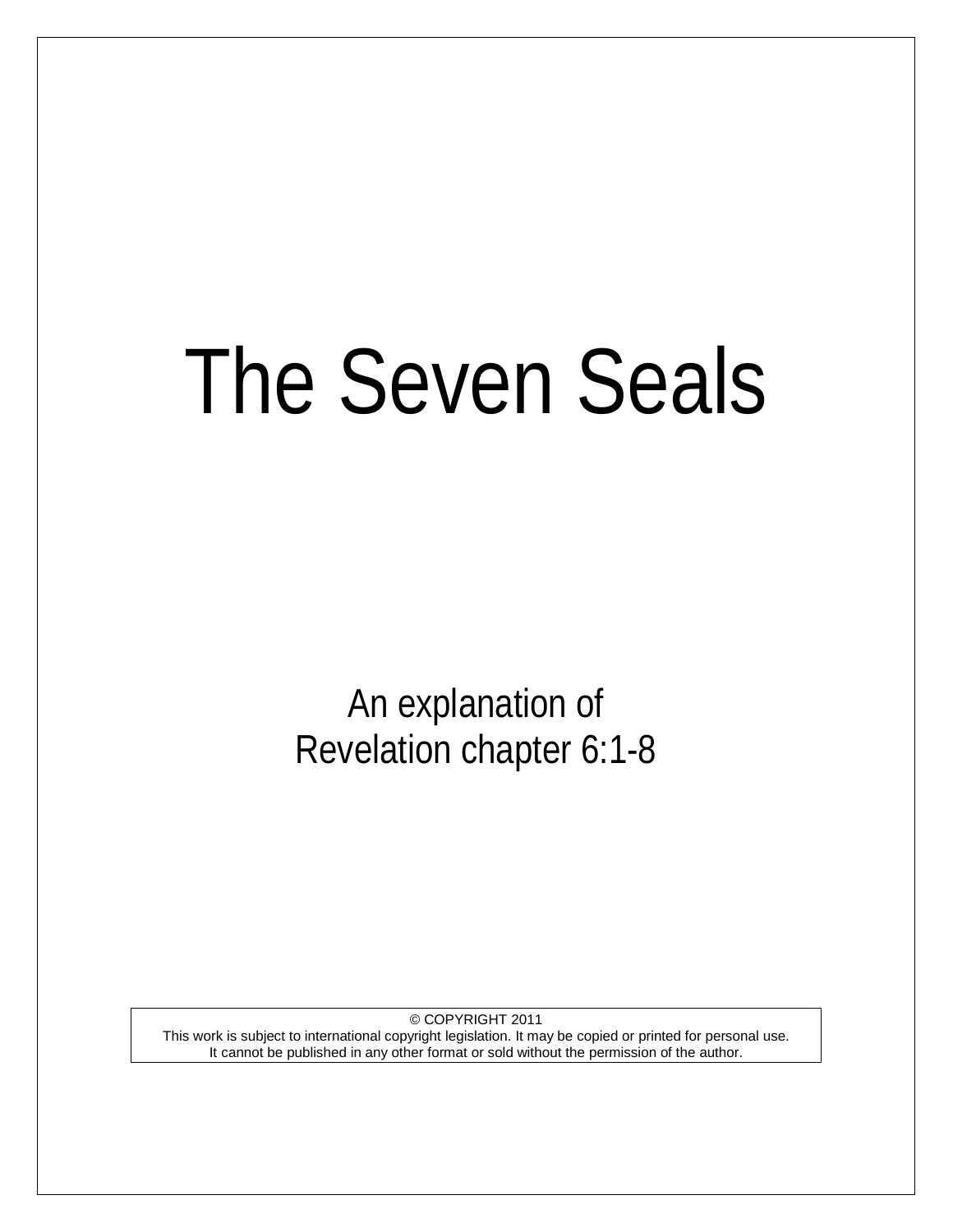# Table of contents

<span id="page-1-0"></span>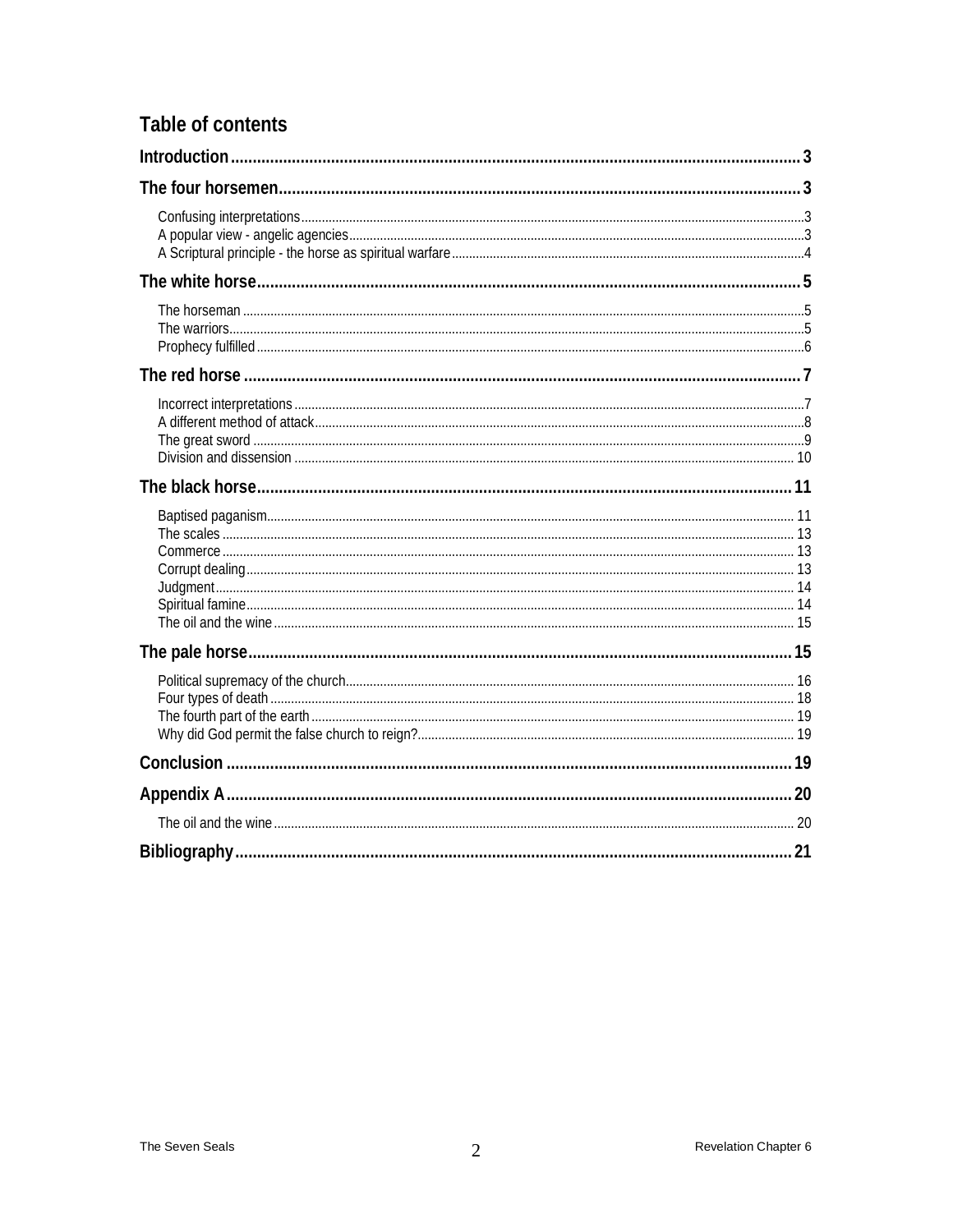# **Introduction**

While introducing the prophecy of the seven seals, which commences in Revelation Chapter 6, it is helpful to review chapters 4 and 5, which provide the background to the prophecy.

In Revelation 4 God is revealed as the Creator seated upon the throne and in supreme control. In Revelation 5 Jesus Christ is brought to view as the omnipotent Lamb who has paid the price for the world's redemption and conquered Satan. The world's destiny is decided, the saints of God are guaranteed the kingdom and all who have rebelled against God are destined for destruction.

In the prophecy of the seven seals, the church of God is revealed as being in deadly conflict with the powers of darkness, and while error and apostasy appear to be in the ascendancy, God is still in control. Christ has the title deeds of the kingdom: the church is assured of final victory.

# <span id="page-2-0"></span>**The four horsemen**

The first four seals introduce the celebrated four horsemen of the Apocalypse. Many and varied attempts have been made to interpret the significance of these horsemen through the years, yet still today there remains much confusion concerning their meaning.

## <span id="page-2-1"></span>**Confusing interpretations**

The grand prophecies of the Book of Revelation always apply to the various aspects of the great controversy between Christ and Satan, the conflict between the people of God and their oppressors. This overriding principle should also apply to this prophecy.

The problem with most interpretations of the four horsemen, however, is that they tend to apply the predictions to events that are either shallow or inconsequential. For example, applying the prophecy of the four horsemen to the popular interpretation of war, famine, pestilence, etcetera, lessens the impact of the prophecy as a whole. Why would holy writ preserve predictions of conditions that have been commonplace throughout history and which have little significance as far as the great controversy between good and evil is concerned?

## <span id="page-2-2"></span>**A popular view - angelic agencies**

A popular view at the current time amongst some scholars is that the horsemen represent angelic powers. This view is based on the Book of Zechariah, chapters 1:8-10 and 6:1-8. Zechariah 1 pictures three chariots: in colours of red, speckled and white. In chapter 6, four chariots are depicted of red, white and black, with bay horses harnessed in each chariot. In Scripture horses and chariots have invariably represented the angels of God.

*The chariots of God are twenty thousand, even thousands of thousands; the Lord is among them as in Sinai, in the Holy Place. Psalm 68:17 KJV*

In the seven seals however, the four entities are not horses and chariots, they are horsemen. It is crucial to our understanding that we recognize that *no* chariots are presented in this scenario. Therefore to employ the horses and chariots of Zechariah as a basis for this prophecy is not sound.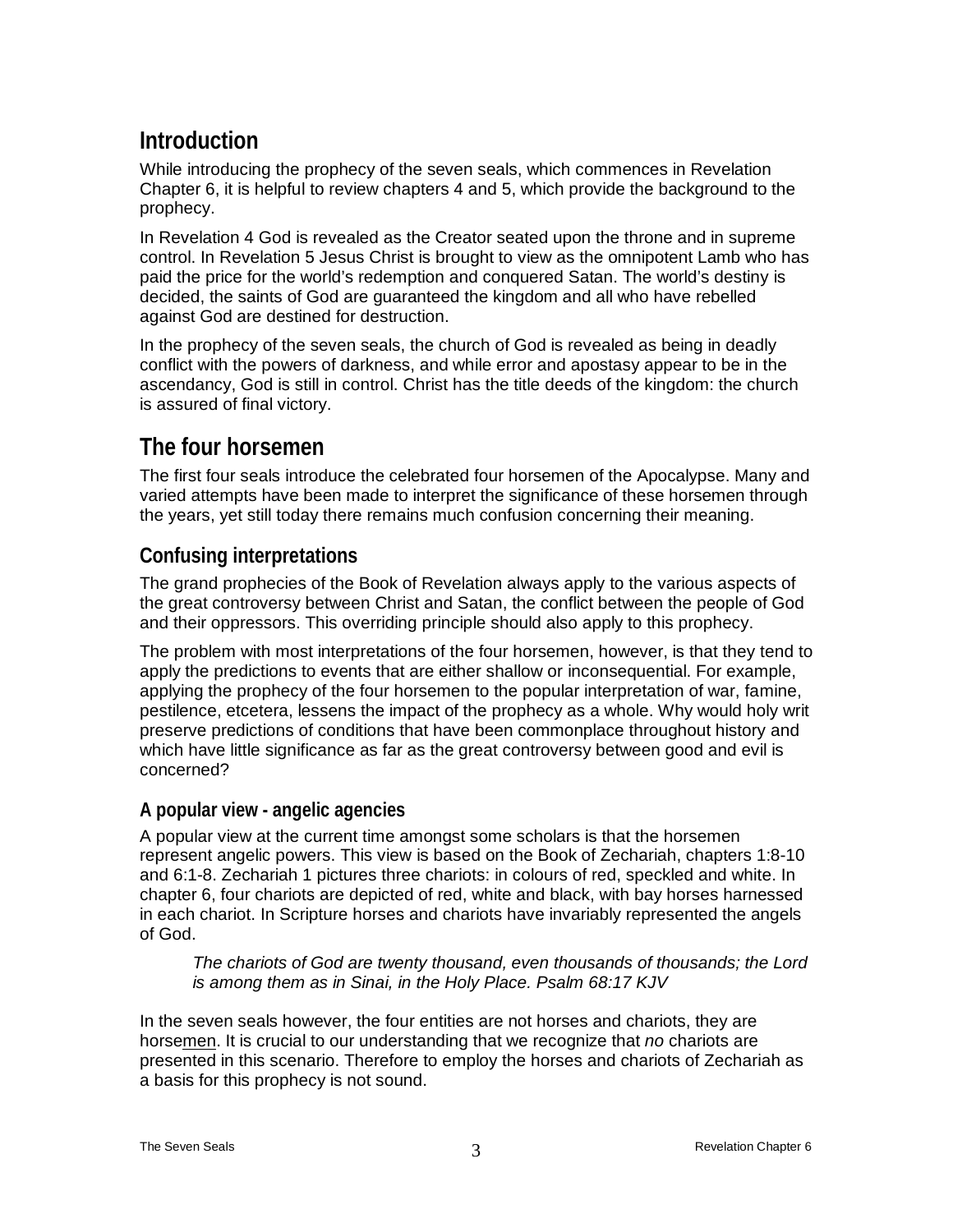Moreover, in the Book of Revelation, angels are always referred to as literal beings rather than merely as symbols, particularly in the prophecy of the seven seals. In Revelation 5:2, 11 the angels are emphatically referred to as *angels*. In Revelation 7:1-2 the angels are again designated in literal terms - *four angels, holding the four winds*. In Revelation 7:11 *angels* render praise before the throne.

What then is the true significance of the four horsemen of the Apocalypse?

## <span id="page-3-0"></span>**A Scriptural principle - the horse as spiritual warfare**

First, following the basic law of interpretation of letting Scripture interpret Scripture, what does the Bible declare that a horse represents? The answer is found in Revelation itself. In Chapter 19 another white horse is brought to view: sometimes referred to as the fifth horseman of Revelation.

*And I saw heaven opened, and behold a white horse. And he who sat upon him*  was called Faithful and True, and in righteousness he **judges and makes war.** *Revelation 19:11*

Here we see Jesus Christ at the Second Advent. It is a military picture, symbolic of Armageddon. Jesus is depicted riding a white horse. Why is this the case?

*In righteousness He judges* (or punishes) *and makes war*

A horse always denotes warfare: consequently this is a portrayal of war.

*… and the armies in heaven… followed Him upon white horses. v14*

Do the angels literally ride white horses when they descend to this planet at the Second Advent? They do not, rather what is presented here is a symbol of Armageddon – the last great conflict. Smith's Bible Dictionary – a scholarly and authoritative work declares:

*The most striking feature in the biblical notices of the horse is the exclusive application of it to warlike operations; in no instance is that useful animal employed for the purposes of ordinary locomotion or agriculture, if we except Isaiah 28:28. [1](#page-3-1)*

The Seventh-day Adventist Bible Dictionary likewise confirms this:

*In contrast with the many texts that speak of the use of the horse for war, there is only one which mentions the horse in connection with agriculture. [2](#page-3-2)*

The figure of a horse, then, does not represent an angel but rather denotes physical conflict. Each horse of the Apocalypse, consequently, represents a particular kind of warfare. This phenomenon we will now examine.

<span id="page-3-1"></span><sup>&</sup>lt;sup>1</sup> William Smith ed., "Horse", in *A Dictionary of the Bible*, ed. (London, John Murray, 1893),

<span id="page-3-2"></span><sup>2</sup> Siegfried H. Horn et al, "Antipas", in *Seventh-day Adventist Bible Dictionary*, Don. F. Neufield, ed. (Washington, Review and Herald Publishing Assn., 1960), 490.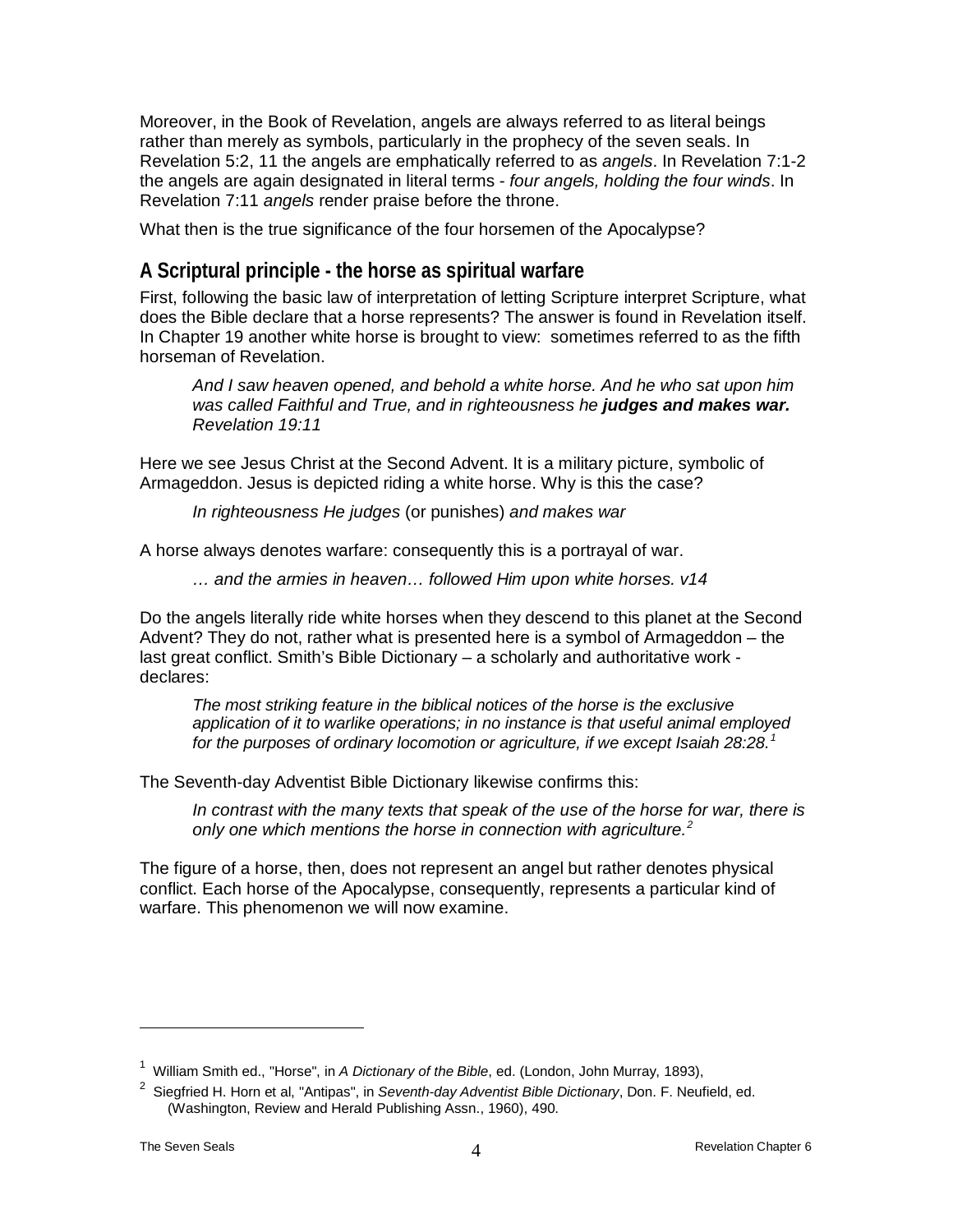# <span id="page-4-0"></span>**The white horse**

*Now I saw when the Lamb opened one of the seals, and I heard one of the four living creatures saying with a voice like thunder, "Come and see". And I looked, and behold a white horse. He who sat on it had a bow; and a crown was given to him, and he went out conquering and to conquer. Revelation 6:1-2*

In Scripture the colour white always denotes purity and righteousness.

*Though your sins are like scarlet, they shall be white as snow. Isaiah 1:18*

This, then, is righteous warfare.

#### <span id="page-4-1"></span>**The horseman**

Who, we may ask, is the rider of the white horse? To find the answer we need to go back to the Old Testament, because the Book of Revelation is based on Old Testament imagery and prophecy. The symbolism of this current application is drawn from the messianic 45th Psalm. In this Psalm, David predicts the coming of the Messiah as a mighty warrior and a conquering king. It perfectly parallels the description of the first horseman of Revelation. In fact there are five distinct parallels between Psalm 45 and Revelation 6:2. They are as follows.

| Psalm 45                                                               | Revelation 6:2                                                                                                                    |
|------------------------------------------------------------------------|-----------------------------------------------------------------------------------------------------------------------------------|
| v4 In Your majesty ride prosperously                                   | He rides a white horse                                                                                                            |
| v1 I recite concerning the king                                        | The rider has crown upon his head<br>denoting kingship.                                                                           |
| v4 Ride prosperously because of truth,<br>humility and righteousness.  | Rides a white horse denoting purity &<br>righteousness.                                                                           |
| v5 Your arrows are sharp in the heart of<br>the king's enemies.        | He that sat on him had a bow in his<br><i>hand.</i> A bow is to shoot arrows, which<br>represent the Word of God. Habakkuk<br>3:9 |
| v5 The peoples fall under you indicates<br>the triumph of the Messiah. | He went forth conquering and to<br>conquer.                                                                                       |

These five parallels reveal that the first horseman of Revelation 6 represents Jesus Christ engaging in a war of righteousness and purity.

## <span id="page-4-2"></span>**The warriors**

When was it that Jesus Christ waged such a war using the arrows of the Word of God? It was when He was physically upon earth. At the end of His earthly ministry, before He ascended to heaven, Jesus Christ commissioned His church to continue the battle here on earth with Satan and the powers of hell.

How does Christ's church on earth do battle with the forces of evil?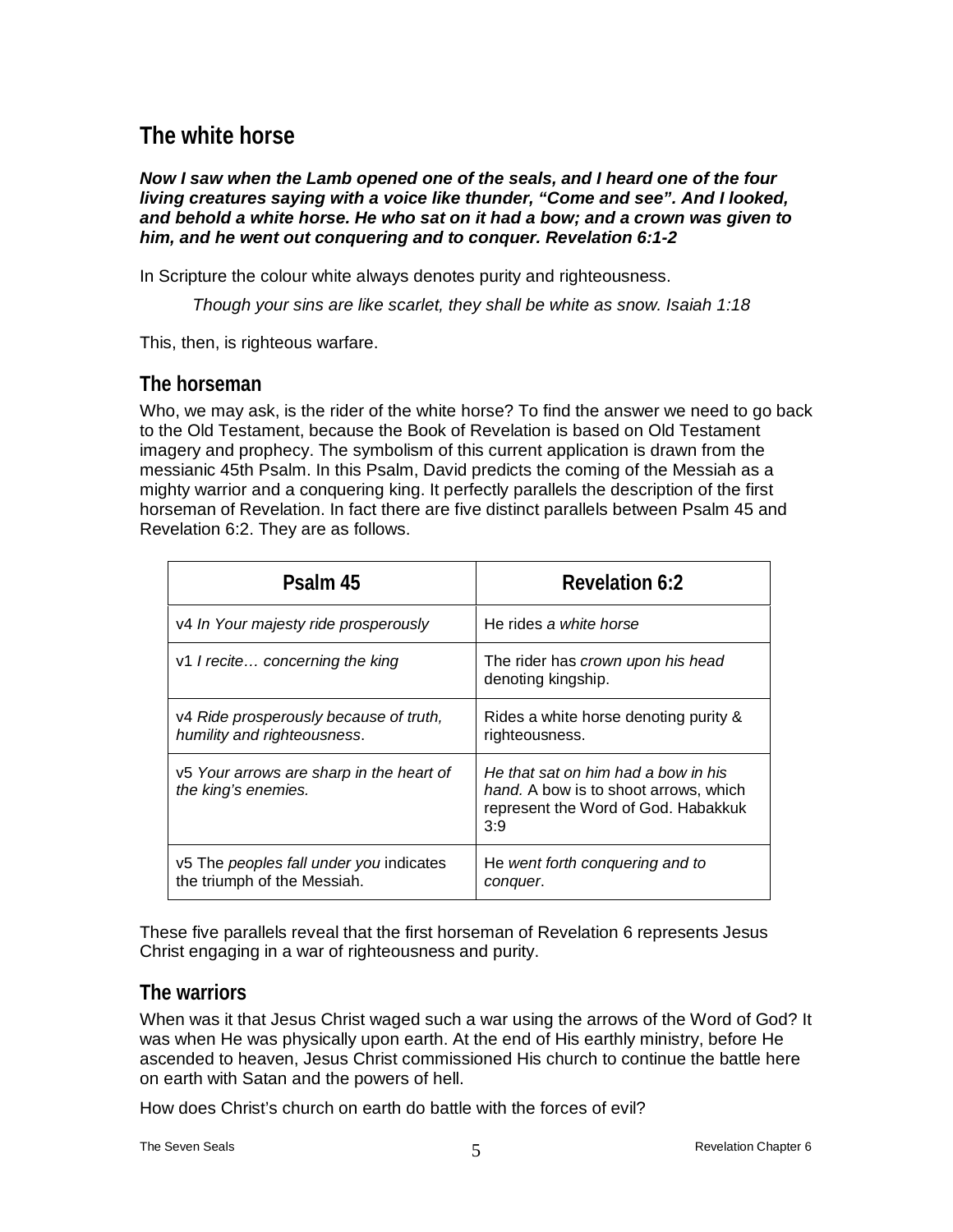*Put on the whole armour of God… for we … wrestle* (or war) *against… powers, against the rulers of the darkness of this age, against spiritual hosts of wickedness in the heavenly places. Ephesians 6:11-12* (margin)

*Endure hardness, as a good soldier of Jesus Christ. 2 Timothy 2:3*

*We do not war according to the flesh: For the weapons of our warfare are not carnal, but mighty in God for pulling down strongholds, casting down arguments*  and every high thing that exalts itself against the knowledge of God, bringing *every thought into captivity to the obedience of Christ. 2 Corinthians 10:3-5*

This is a spiritual warfare. No physical weapons are legitimate in this battle, only the spiritual armaments that Christ has bequeathed to His church are to be employed by the faithful.

The Song of Solomon, recounting the church militant on earth, describes it as *terrible as an army with banners*. This is so true of the church when it is pure, faithful and obedient to Christ. The great hymn *Onward Christian Soldiers, Marching As To War* reflects this reality.

This warfare against evil is the greatest war ever staged: the greatest battle is against Satan and the powers of darkness. To wage this warfare, moral courage is required of the true Christian.

## <span id="page-5-0"></span>**Prophecy fulfilled**

After His ascension did the church of Christ go forth conquering and to conquer as He had commissioned it to do? It certainly did. In spite of the strength of paganism, established and protected within the surrounding nations, the gospel of Christ spread like fire in the stubble - and this in spite of the fierce persecution to which it was subjected. According to some authorities, two and half million Christians were done to death by pagan Rome, yet in spite of this sobering fact, five million converts were won to Christ in the first century of the Christian era. The apostle Paul declared of his day

*The gospel… is preached to every creature under heaven. Colossians 1:23*

Under the power of Pentecost the then known world heard the gospel. As the author of Great Controversy stated of those early years of the church

*Under the fiercest persecution, these witnesses for Jesus kept their faith unsullied…they uttered no complaint…the great controversy in which the disciples of Jesus yielded up their lives, did not cease when these faithful standard-bearers fell at their post. By defeat they conquered. God's workmen*  were slain, but his work went steadily forward. The gospel continued to spread, *and the number of its adherents to increase. It penetrated into regions that were inaccessible, even to the eagles of Rome…the subjects of Satan were leaving his service, and enlisting under the banner of Christ.[3](#page-5-1)* 

What a marvelous picture this is! The first horseman went forth conquering and to conquer.

<span id="page-5-1"></span><sup>3</sup> Ellen G. White, *The Great Controversy* (Mountain View, CA.: Pacific Press Publishing Assn., 1898), 41-42.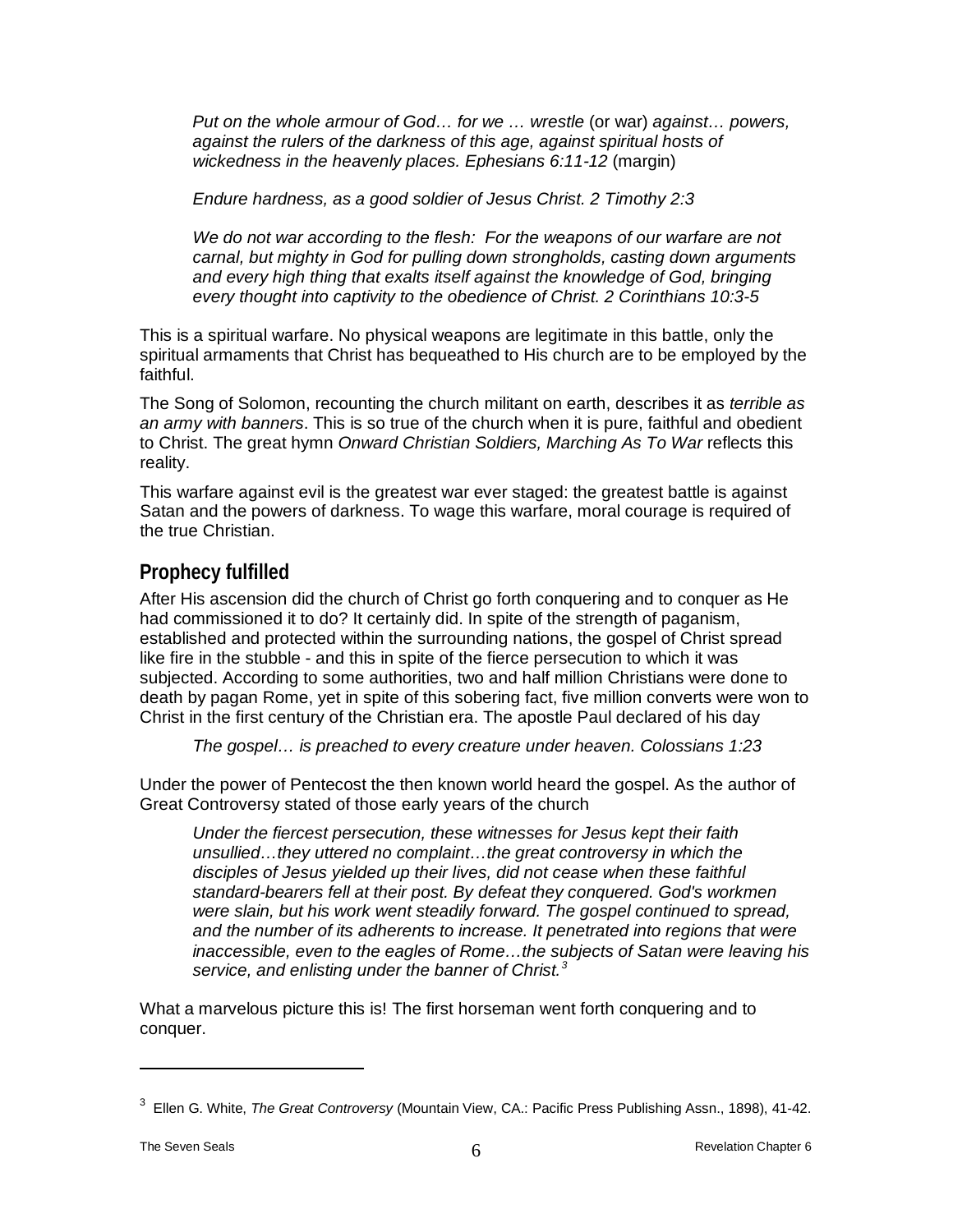*The words of the apostles were as sharp arrows of the Almighty, convicting men of their terrible guilt in rejecting and crucifying the Lord of glory.[4](#page-6-2)*

The arrows represent the Word of God and their effectiveness on the minds of men. Thus the prediction of the first horseman was faithfully fulfilled in the history of the church of the first century AD.

# <span id="page-6-0"></span>**The red horse**

#### *Another horse fiery red went out. And it was granted to the one who sat on it to take peace from the earth, and that people should kill one another; and there was given unto him a great sword. Revelation 6:3-4*

Here is presented a different horse and rider: it indicates another kind of warfare.

## <span id="page-6-1"></span>**Incorrect interpretations**

It is claimed by some that the red horse represents God's activities on the earth and that the prediction that He would *take peace from the earth* was a fulfillment of Matthew 10:34-36. This claim must be rejected. Notice these words of Jesus:

*Do not think that I came to bring peace on earth. I did not come to bring peace, but a sword. For I have come to set a man against his father, the daughter against her mother and the daughter-in-law against her mother-in-law, and a man's enemies will be those of his own household. Matthew 10:34-36*

This did not apply to the period of the red horse. Jesus' words were fulfilled under the *white horse* period when the church was pure and united and the gospel was powerfully proclaimed, resulting in great persecution. The red horse *takes peace from the earth* and the inhabitants turn to killing one another. In other words this horse brings disunity and discord into the church.

It is also claimed by some that the white horse continues to apply throughout the Christian era. However is this view correct? Did the church of Christ continue to conquer beyond the first century of the Christian era? The apostle Paul was shown very clearly that the church would not continue in triumph: it would be led astray.

*For I know this, that after my departing* (or death) *savage wolves will come in among you, not sparing the flock. Also from among yourselves men will rise up speaking perverse things to draw away disciples after themselves. Therefore watch, and remember, that for three years I did not cease to warn everyone night and day with tears. Acts 20:29-31*

What a sad experience for the apostle to recount. After all he had endured while proclaiming the gospel and raising up churches, to learn that within the midst of these very churches false teachers and apostasy would arise and members of those fellowships would *speak perverse things*. This prediction was fulfilled: false teachers did arise and apostasy gradually developed within the church.

<span id="page-6-2"></span><sup>4</sup> Ellen G. White, *The Acts of the Apostles* (Mountain View, CA.: Pacific Press Publishing Assn., 1911), 45.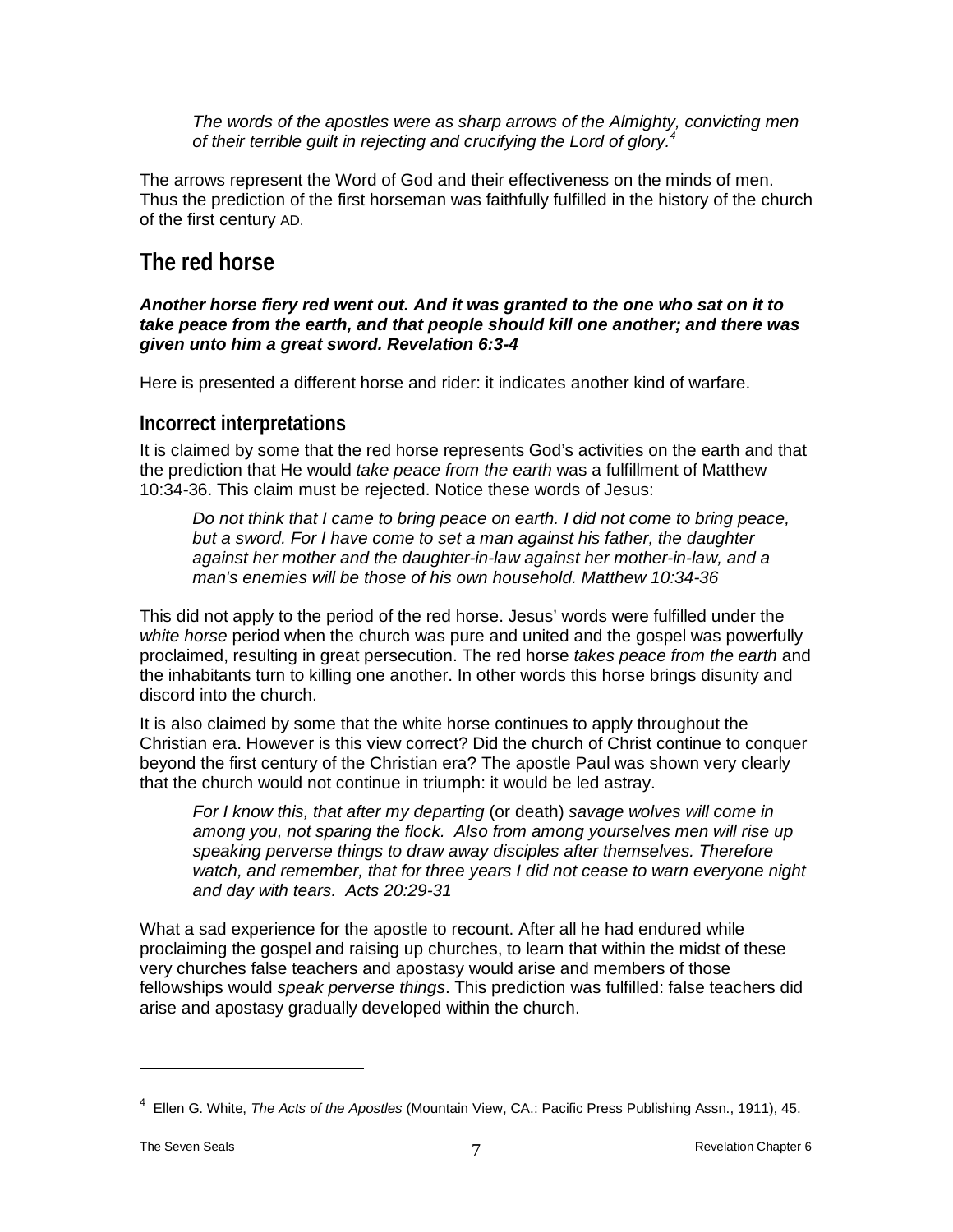## <span id="page-7-0"></span>**A different method of attack**

Ultimately, however, finding that persecuting the church only increased its growth, Satan resorted to a different method of attack

*Satan therefore laid his plans to war* (notice, it involves warfare)*… more successfully against the government of God. The great adversary now endeavored to gain by artifice what he had failed to secure by force. Persecution ceased, and in its stead were substituted the dangerous allurements of temporal prosperity and worldly honor… now the church was in fearful peril… most of the Christians at last consented to lower their standard, and a union was formed between Christianity and paganism*.…*the foul leaven of idolatry, thus brought into the church, continued its baleful work. Unsound doctrines, superstitious rites and idolatrous ceremonies were incorporated into her faith and worship. As the*  followers of Christ united with idolaters, the Christian religion became corrupted, *and the church lost her purity and power.[5](#page-7-1)*

What a sad picture to witness when the vast majority of Christians apostatized from the true faith. Just as red denotes sinfulness, this is the apostasy that the red horse signified.

*Though your sins be as scarlet…. Isaiah 1:18.* 

After the death of the apostles the church became sin-filled. An internal war was mounted against the doctrines and standards of the church.

*Power was given him* (the rider) *to take peace from the earth.* 

Those who endeavored to uphold true doctrine and remain faithful to Christ were reviled and proscribed. One writer declares of the period:

*As long as persecution continued, the church remained comparatively pure. But as it ceased, converts were added who were less sincere and devoted, and the way was opened for Satan to obtain a foot-hold…*

*These apostate Christians, uniting with their half-pagan companions, directed their warfare against the most essential features of the doctrines of Christ…the doctrine of religious freedom was termed heresy and its upholders were hated and proscribed.*[6](#page-7-2)

Peace was truly taken from the earth - as far as the church was concerned in particular. There was fierce conflict between truth and error within the faith and this fact is confirmed by recognized church historians.

Mosheim:

 $\overline{a}$ 

*There was continual war and trouble.[7](#page-7-3)*

Edward Gibbon:

<span id="page-7-1"></span><sup>5</sup> Ellen G. White, *The Great Controversy* 42-43.

<span id="page-7-2"></span> $6$  Ibid., 44-45.

<span id="page-7-3"></span><sup>&</sup>lt;sup>7</sup> J.L. Mosheim, *Historical Commentaries on the State of Christianity* (New York: S. Converse, 1853),

Quoted in Uriah Smith, *Thoughts on Daniel and the Revelation* (Battle Creek, MI.: Review and Herald Publishing Assn., 1881), 485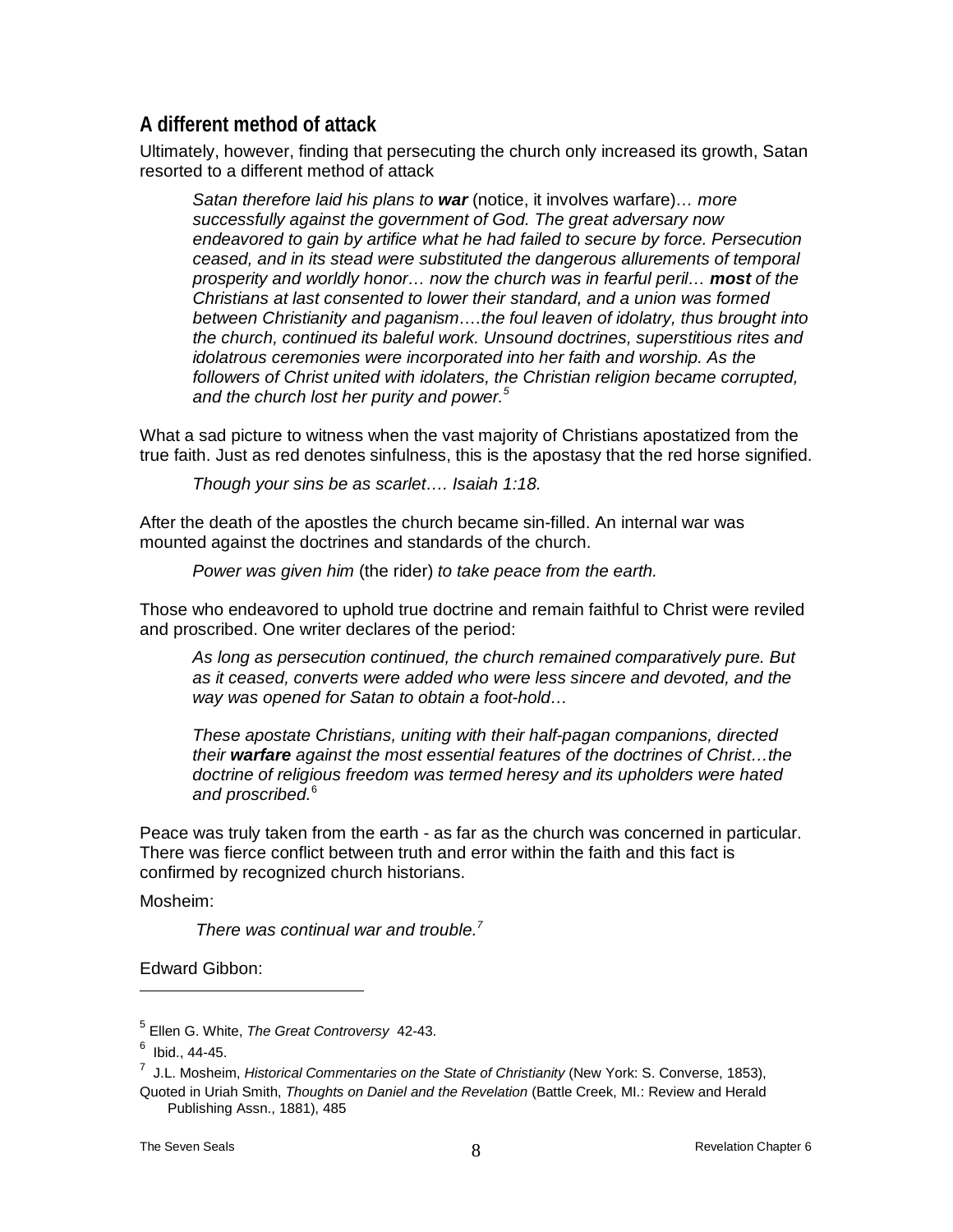*The bands of civil society were torn asunder by the fury of religious factions.[8](#page-8-1)*

Gregory Nazianzen:

*The kingdom of heaven* (the church) *was converted by discord into the image of chaos of a nocturnal tempest and of hell itself.[9](#page-8-2)*

#### Eusebius, Bishop of Caesarea:

*We sunk into negligence and sloth, envying and reviling in different ways, and were almost on the point as it were of taking up arms against each other. Prelates inveighing prelates… hypocrisy and dissimulation had risen to the greatest heights of malignity. Pastors deserting the law of piety were inflamed against each other, accumulating threats, rivalry, hostility and hatred. [10](#page-8-3)*

Thus was the second period of the church designated by the red horse. What a contrast to the period of the white horse. During this period pagans, as they observed the Christians' fervency, purity and unity had cried *See how they love one another*. During the period of the red horse, however, they would have said, *See how they hate one another.* Peace was surely taken from the church.

#### <span id="page-8-0"></span>**The great sword**

*There was given him a great sword*

What does this sword represent?

There are three applications in scripture which apply to the sword.

- It symbolizes authoritarianism: civil power the magistrate, the state etc.
- It implies division and separation.
- It stands for retribution, war and slaughter.

Only the first two applied during the red horse period. A spirit of authoritarianism came into the church; its leadership becoming preoccupied with a love of position and a thirst for power. Even in the days of John, the last of the apostles, this antichristian spirit was entering the church.<sup>[11](#page-8-4)</sup>

*I wrote to the church, but Diotrephes, who loves to have the preeminence among them, does not receive us. Therefore, if I come, I will call to mind his deeds which he does, prating against us with malicious words. And not content with that, he himself does not receive the brethren and forbids those who wish to, putting them out of the church. 3 John 9-10.*

<span id="page-8-1"></span><sup>&</sup>lt;sup>8</sup> Edward Gibbon, *The History of the Decline and Fall of the Roman Empire* (London: Strahan and Cadell, 1789), 3:88.

<sup>&</sup>lt;sup>9</sup> Ibid., 1:732.

<span id="page-8-3"></span><span id="page-8-2"></span><sup>10</sup> C.F. Cruse, *The Ecclesiastical History of Eusebius Pamphilus* (New York: Swords Stanford & Co, 1833), 318.

<span id="page-8-4"></span><sup>11</sup> Authoritarianism or civil power: Romans 13:1-5;

Division and separation: Hebrews 4:12; Matthew 10:34;

Retribution, war and slaughter: Jeremiah 12:12; 25:30-33;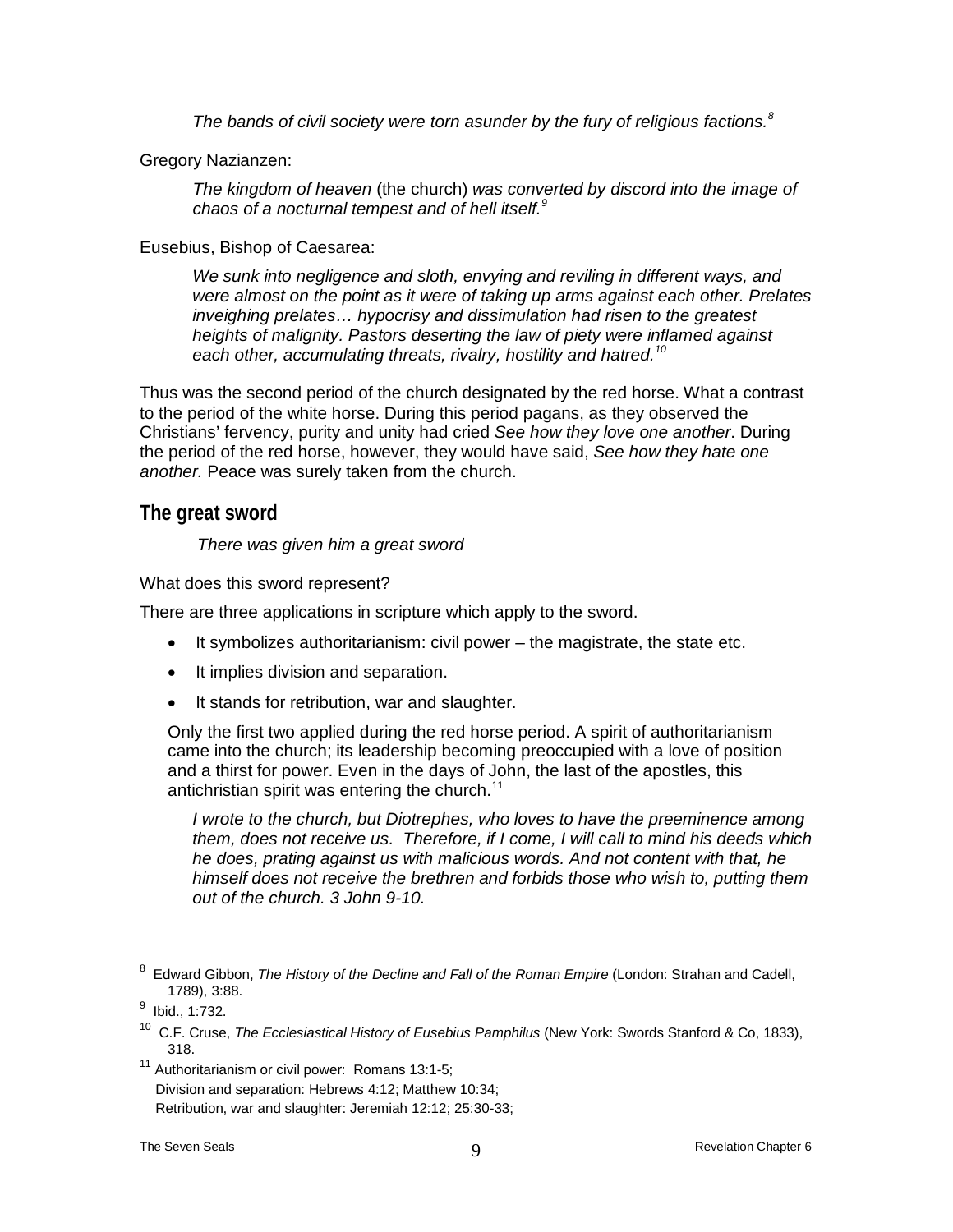As one author declared,

*But as persecution ceased, and Christianity entered the courts and palaces of kings, she laid aside the humble simplicity of Christ and his apostles for the pomp and pride of pagan priests and rulers; and in place of the requirements of God, she substituted human theories and traditions.[12](#page-9-1)*

Speaking of Constantine the Great, the Roman Emperor who endeavoured to unite the church, the same author says

*He was urged to do this by the bishops of the church, who were inspired by ambition and thirst for power….[13](#page-9-2)*

Again

*When the early church became corrupted by departing from the simplicity of the gospel… in order to control the consciences of the people, she sought the support of the secular power…. [14](#page-9-3)*

This was *the great sword*. McClintock and Strong writing of this period of church history state

*Men exalted in the scale of the society, were eager to extend the power which had been entrusted to them. And they sought to do so by exacting from the people, acquiescence in the peculiar doctrines that they chose to publish as articles of faith.[15](#page-9-4)*

#### <span id="page-9-0"></span>**Division and dissension**

But the sword also implies division and separation. Was there division and dissension during this period?

*It required a desperate struggle for those who would be faithful to stand firm against the deceptions and abominations which were disguised in sacerdotal garments and introduced into the church…. After a long and severe conflict, the*  faithful few decided to dissolve all union with the apostate church if she still *refused to free herself from falsehood and idolatry…. If unity could be secured only by the compromise of truth and righteousness, then let there be difference, and even war. [16](#page-9-5)*

As shown above, there was warfare and conflict. Unfortunately some who were determined to be loyal to the truth, to be faithful, did at times use physical force themselves in contravention of the instruction of Christ. The red horse then, symbolizes the emergence of the apostate church. The true church was under attack, especially in

<sup>12</sup> Ellen G. White, *The Great Controversy* 49.

<span id="page-9-2"></span><span id="page-9-1"></span> $13$  Ibid. 53.

<span id="page-9-3"></span><sup>14</sup> Ibid. 433.

<span id="page-9-4"></span><sup>&</sup>lt;sup>15</sup> J.S. John McClintock, "Cyclopaedia of Biblical, Theological and Ecclesiastical Literature", in ed. (New York, Harper and Brothers, Publishers, 1897), , Richard Watson, "A Biblical and Theological Dictionary", in ed. (New York, Lane & Scott, 1849), 741.

<span id="page-9-5"></span><sup>16</sup> Ellen G. White, *The Great Controversy* 45.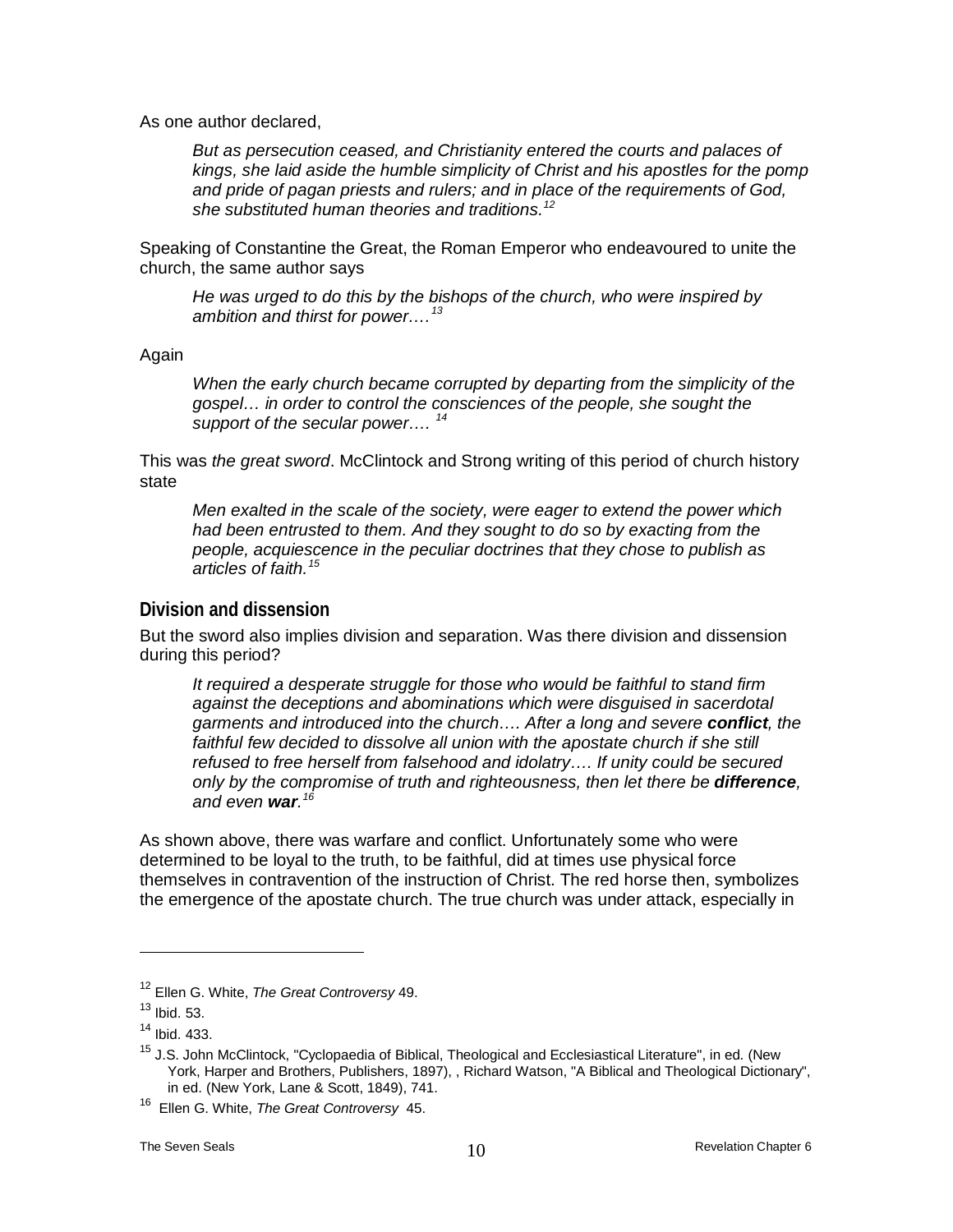regard to its doctrines and standards of behaviour. The majority of the Orthodox Church had become sinful, heretical and political.

# <span id="page-10-0"></span>**The black horse**

#### *When he opened the third seal, I heard the third living creature say, "Come and see". So I looked, and behold a black horse. And he who sat on it had a pair of scales in his hand. Revelation 6:5*

Black is opposite to white, indicating that it is the opposite of all that purity and righteousness stands for.

Here is pictured the third period of the orthodox Christian Church. It suggests a period of unrighteousness - of moral darkness, of error and of apostasy. Was this, in fact, what happened? Did this condition befall the established church of the day? Did the official Christian church sink deeper into apostasy?

## <span id="page-10-1"></span>**Baptised paganism**

During this period Christianity's growing popularity placed it at great peril. The beginning of the decline began with the conversion of the Roman Emperor, Constantine, around 300 AD He never became a true, heartfelt Christian, he merely affected a bogus conversion to Christianity in order to secure the unity of his empire. One of Constantine's cynical gambits to persuade pagans to embrace Christianity was the offer of a white garment and twenty pieces of gold as a material reward for converting from paganism. In response, the pagans swarmed into the rivers and were baptised into the Christian faith. The lower classes were particularly susceptible to this form of bribe. In one year alone in Rome, 12,000 men were baptised plus a proportionate number of women and children.<sup>[17](#page-10-2)</sup>

The result saw paganism stream into the church. The pagan rites and ceremonies that are now found in both the Church of Rome and many Protestant churches are due to this faux evangelistic outreach.<sup>[18](#page-10-3)</sup>

*The nominal conversion of Constantine, in the early part of the fourth century, caused great rejoicing; and the world, cloaked with a form of righteousness, walked into the church. Now the work of corruption rapidly progressed. Paganism, while appearing to be vanquished, became the conqueror. Her spirit controlled the church. Her doctrines, ceremonies, and superstitions were incorporated into the faith and worship of the professed followers of Christ. This compromise*  between paganism and Christianity resulted in the development of the "man of *sin" foretold in prophecy as opposing and exalting himself above God. That gigantic system of false religion is a masterpiece of Satan's power - a monument of his efforts to seat himself upon the throne to rule the earth according to his will." [19](#page-10-4)*

<sup>&</sup>lt;sup>17</sup> Edward Gibbon, *The History of the Decline and Fall of the Roman Empire* (1920 ed) 2:354-5.

<span id="page-10-3"></span><span id="page-10-2"></span><sup>&</sup>lt;sup>18</sup> John C Woodhouse, *The Apocalypse, or Revelation of St John.* (London: J Hatchard, 1905), 146.

<span id="page-10-4"></span><sup>19</sup> Ellen G. White, *The Great Controversy* 50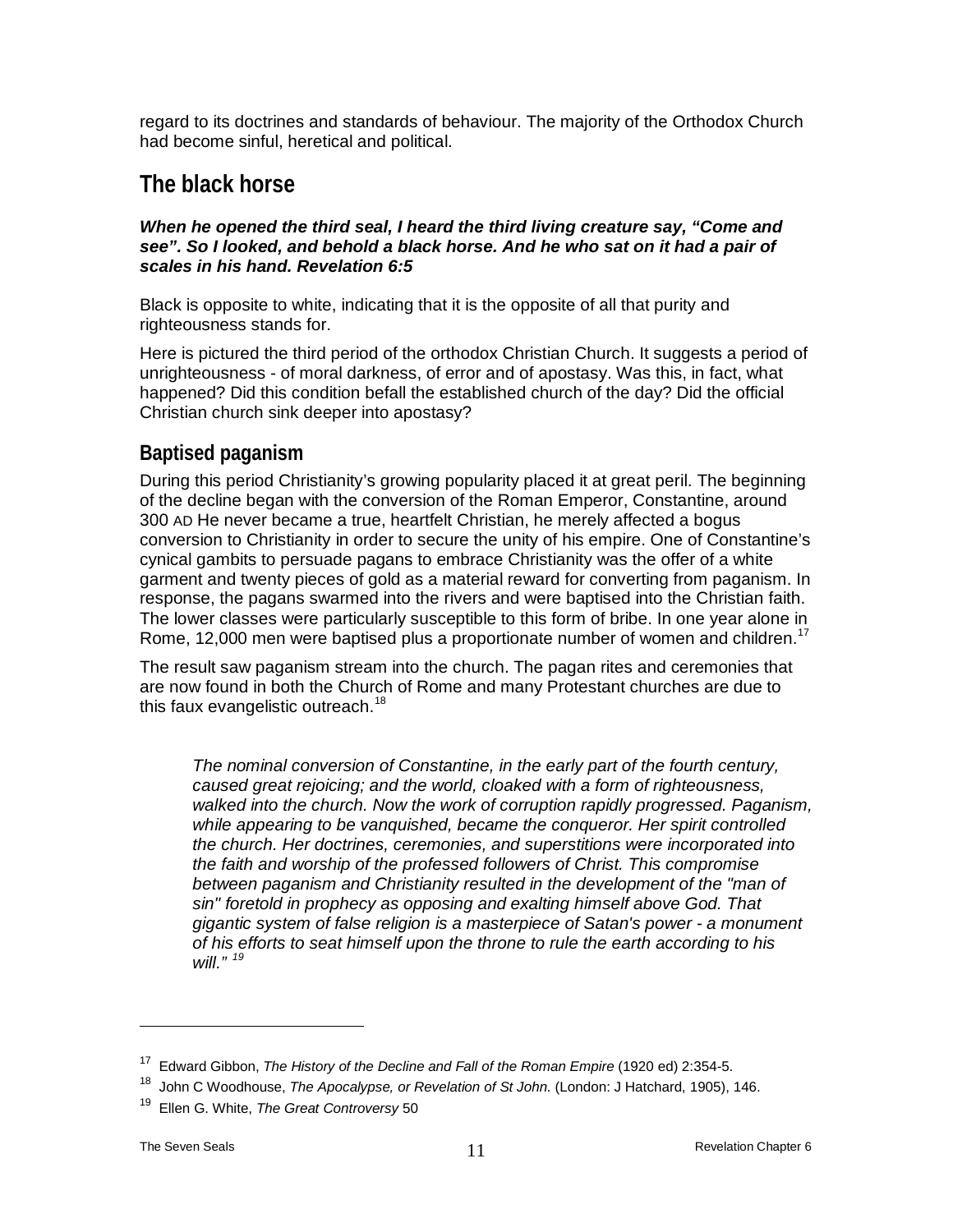During this period the great apostasy had fully developed and the apostate Roman Church was now well established. The church historian, John Dowling states

*There is scarcely anything which strikes the mind of the careful student of church history with greater surprise than the comparatively early period at which many of the corruptions of Christianity which were embodied in the Romish system took their rise.*[20](#page-11-0)

This fact can be proved unequivocally. The Church of Rome often claims, "We go back to the apostles." While it is true that they may trace their lineage back, it is via the black and the red horses. This church only reaches back to the apostolic church through the serpentine trajectory of corrupt beliefs and willful apostasy. The Church of Rome is in reality a breakaway from the true faith – and consequently qualifies as apostate.

It is significant that the form of paganism that corrupt Christianity primarily subsumed at this time was Babylonian sun worship which had revived during Persian dominion. The sun, under the name of Mithra, was worshipped and the belief was called Mithraism. This was the most significant form of paganism which amalgamated with apostate Christianity. Roman Catholic authorities freely acknowledge that this was the case.

*In her work of Christianising the world, the Catholic Church adapts herself as far as possible to her surroundings. She does not reject completely the customs or institutions of a people whose land she enters, but she endeavours to bring these institutions into harmony with her own doctrines. So it comes, we find the early writers of the Roman Catholic church retaining in substance the old myths and legends – changing them only to invest them with a Christian atmosphere. [21](#page-11-1)*

There are many other authorities who could be quoted to demonstrate that this has been the continued practice of the Church of Rome down through the years.<sup>[22](#page-11-2)</sup>

It was during this period that Sunday observance was established in the church. Mithraism celebrated the Day of the Sun as its chief day of the week – needless to say that day was Sunday. Authorities are very clear that it was at this time that the observance of Sunday was established in the orthodox church and took the place of the true seventh-day Sabbath. Dr. G. Murray of Oxford University wrote,

*Mithraism had so much acceptance that it was able to impose on the Christian world its own Sunday in place of the Sabbath, its sun's birthday December 25 as the birthday of Jesus.[23](#page-11-3)*

Numerous other statements by historians also show that Sunday came from Mithraism and entered the church during the period of the black horse.  $24$ 

<sup>20</sup> John Dowling, *History of Romanism* (New York: Edward Walker, 1845), *2:65.*

<span id="page-11-1"></span><span id="page-11-0"></span><sup>21</sup> *Catholic Educational Review* (Washington, Catholic Education Press) March, 1921.

<span id="page-11-2"></span><sup>&</sup>lt;sup>22</sup> Andre Retif, "Twentieth Century Encyclopedia of Catholicism", in ed. (New York, Hawthorn Books, 1962), 85

<span id="page-11-3"></span><sup>&</sup>lt;sup>23</sup> Murray G Dr, Christianity In the Light of Modern Knowledge' pp 73-74.

<span id="page-11-4"></span><sup>24</sup> H.G. Wells, *The Outline of History* (London: George Newnes Ltd, 1920), 590. Arthur E. Weigall, *Paganism in our Christianity* (London: Hutchinson & Co., 1928), 145. G.J. Laing, *Survivals of Roman Religion* (New York: Longmans, Green and Co., 1931), 148.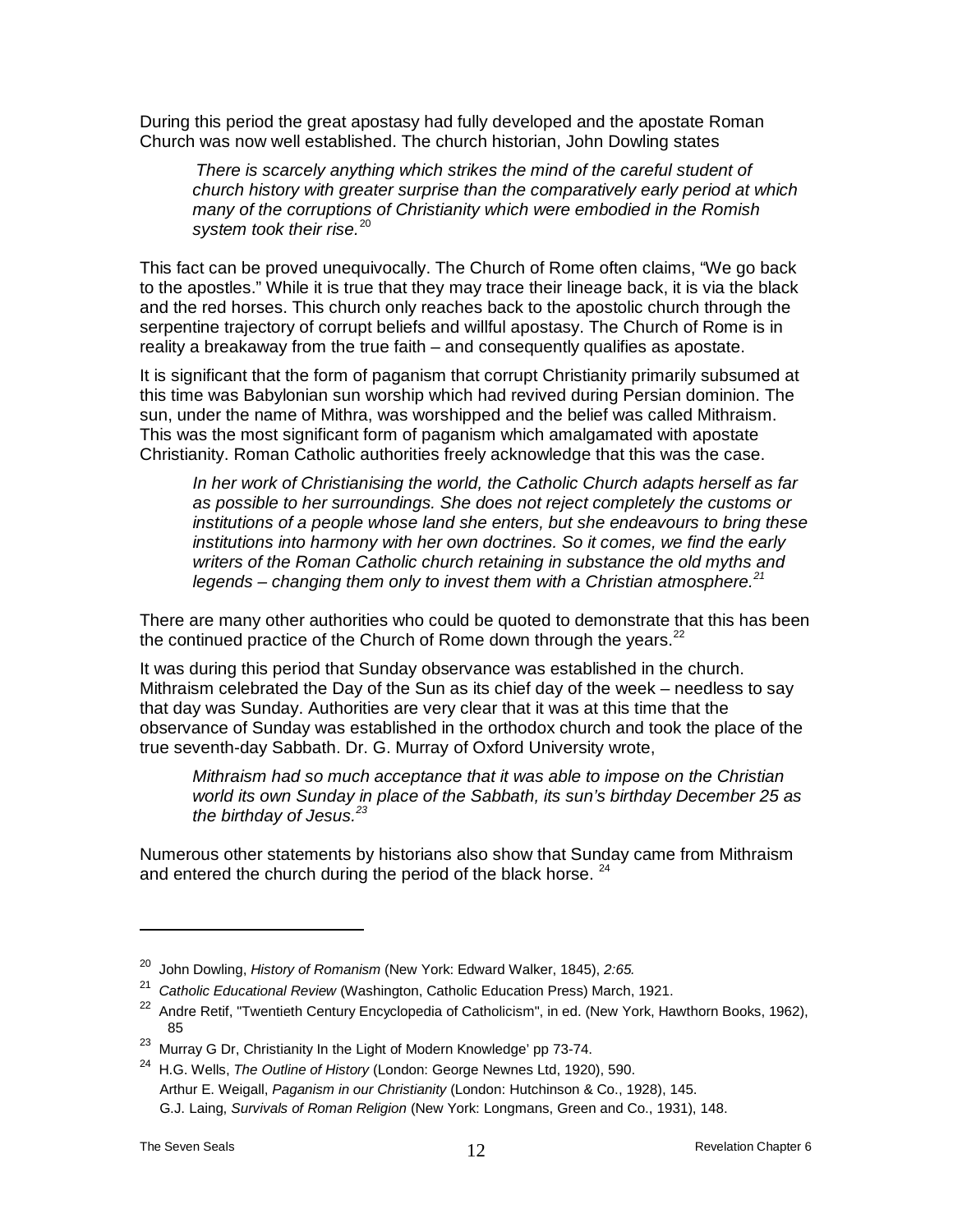#### <span id="page-12-0"></span>**The scales**

*He had a pair of scales in his hands…*

What would these scales (or balances) represent? In Scripture they have three applications: <sup>[25](#page-12-3)</sup>

- commerce
- corrupt dealing
- judgment.

All three aptly characterise the period of the black horse.

#### <span id="page-12-1"></span>**Commerce**

The Papal church now began to engage in the commercialisation of religion. People were led to believe that it was essential to pay for the benefits of salvation. It wasn't enough for you to be baptised, you also had to provide money to the church to gain acceptance. Once you were confirmed in the faith you also had to make further payments. When you were married you had to part with more of your livelihood. To receive forgiveness from the priest you also had to pay to ensure absolution. Whenever you buried a loved one you had to pay the church. When masses were said to secure a loved one from purgatory, you had to pay for the privilege. Commerce became a source of tremendous income for the apostate church. <sup>[26](#page-12-4)</sup>

#### <span id="page-12-2"></span>**Corrupt dealing**

The scales in the vision also represent corrupt dealings. The most striking evidence of this corruption throughout the Dark Ages was the sale of relics. In fact some of the most outrageous claims were made in regard to relics: including the claim many ancient bones were of so-called dead saints. These relics were used to attract the populace to the churches.

Today, in some Catholic centres, you can still see purported holy relics on display. In Milan Cathedral are twelve vials which supposedly contain the fingers of the twelve apostles preserved in spirits. In St. Marks in Venice there are supposed to exist eight pieces of the cross, two thorns from Christ's crucifixion crown, some of Christ's blood in a vial, a nail from the cross, a lock of the Virgin Mary's hair, a bone from St. Paul's leg, a bone from St. Matthew's leg, a bone from St. Philip's leg, a bone from St. Peter's leg, a finger and a tooth from Mark, a piece of John the Baptist's head and a piece of Stephen's backbone.

While in London in 1956 the author spent some time with a Catholic priest who was in the process of departing his church. The author queried the priest on a number of things,

Arthur P. Stanley, *Lectures on the History of the Eastern Church* (New York: Charles Scribner, 1862), 6:15

F. Cumont, *The Mysteries of Mithra* (Chicargo: Open Court, 1903), 4.

<span id="page-12-3"></span> $25$  In Scripture, balances symbolise Commerce 15 times, Corrupt dealing twice and Judgement once.

<span id="page-12-4"></span><sup>26</sup> Johann Mosheim, *Institutes of Ecclesiastical History* (London: William Tegg, 1867), bk2, Pt2, ch3. Charles Chiniquy, *Fifty Years in the Church of Rome* (TBA: Protestant Literature Deposity, 1886), ch25. Christian Edwardson, *Facts of Faith* (Nashville TN: Southern Publishing Assn, 1943), 162-172.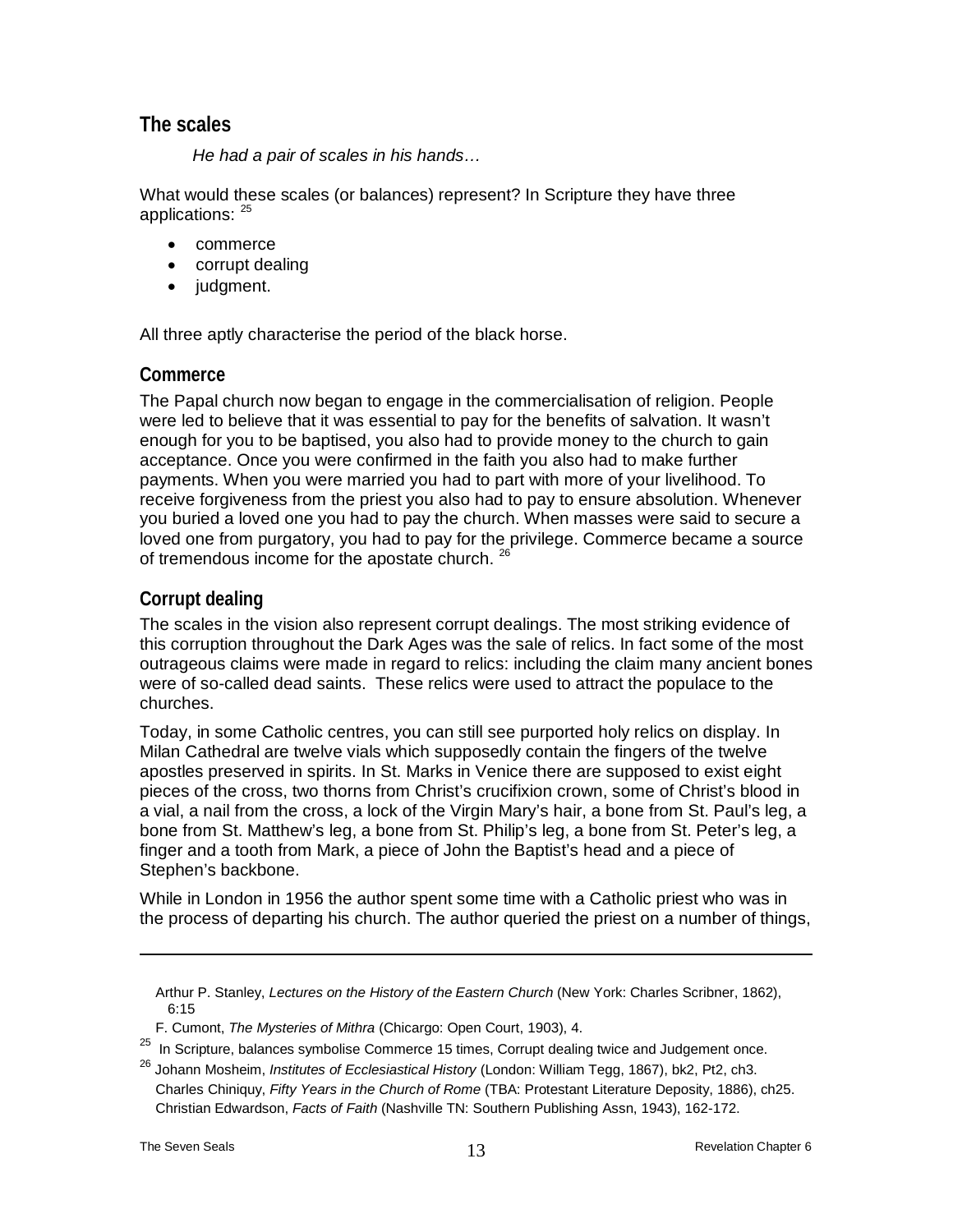including the significance of relics to the Catholic faithful. Did the priests really believe these relics were the bones of the dead saints? The priest confirmed that the Catholic clergy generally didn't believe that these were genuine relics. He added that in fact many of the venerated relics were merely the bones of dead dogs. The magnitude of the fraud! What corrupt and deceptive dealings were perpetrated in the name of the Lord Jesus Christ!

Describing the relics that were held in Canterbury Cathedral before the Protestant Reformation G.R. Balene wrote,

But Canterbury eclipsed them all in the splendour of its relics. Round the shrine of *St. Thomas were 12 complete skeletons of canonised saints – three skulls, four arms and 300 thighs, thumbs, teeth and jawbones. Here too, was part of the Bethlehem manger and of the virgin's bed and the table of the last supper. Here was Aaron's rod that budded and more marvelous still, the actual clay out of which God had moulded Adam.[27](#page-13-2)*

Fraud on the part of the Church was evidenced in the promises which were made to parishioners once they looked upon the relics. This simple act supposedly led to a promised remission from purgatory for lengthy periods of time, up to thousands of years. How Catholic congregations have been misled through the years!

#### <span id="page-13-0"></span>**Judgment**

The third application of the scales is that of judgment.

*You have been weighed in the balances and are found wanting. Daniel 5:27.* 

During the period of the black horse the Church of Rome's cup of apostasy was filled to the brim. It was judged and found wanting, and after much of God's patience and after many warnings, this apostate church was finally rejected.

*Popery had become the world's despot…but the noon of the papacy was the midnight of the world…the condition of the world under the Romish power presented a fearful and striking fulfillment of the words of the prophet Hosea… "because thou hast rejected knowledge, I will also reject thee". [28](#page-13-3)*

## <span id="page-13-1"></span>**Spiritual famine**

#### *I heard a voice in the midst of the four living creatures say, "A quart of wheat for a denarius and three quarts of barley for a denarius"... Revelation 6:6*

Wheat and barley were the staple food products of that time. The denarius was approximately equal in value to a labourer's daily wage. This vision portrays the cost of basic foodstuffs as exorbitant: the food represented as approximately ten times normal price. In other words, food was in short supply. This indicates a famine was abroad in the land – but was it a literal famine or a spiritual famine? We can say it signifies a spiritual famine – a dire lack of the Word of God. The apostate church created this famine because the Bible was taken away from the common people.

<span id="page-13-2"></span><sup>27</sup> George R Balleine, *A Layman's History of the Church of England* (London: Longmans, 1913), *47-49.*

<span id="page-13-3"></span><sup>28</sup> Ellen G. White, *The Great Controversy* 60.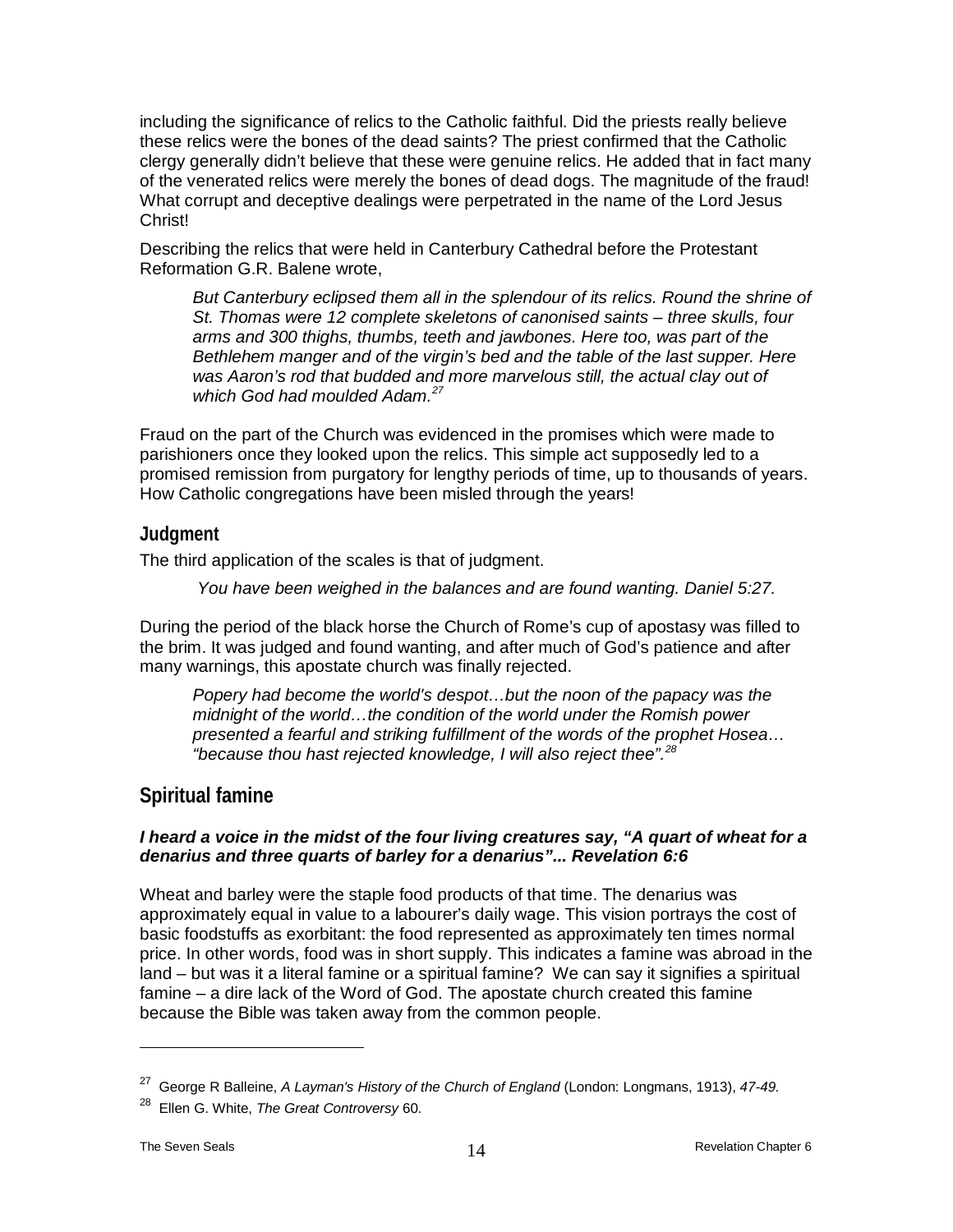In order for Satan to maintain his sway over men, and establish the authority of *the papal usurper, he must keep them in ignorance of the Scriptures. The Bible would exalt God, and place finite men in their true position; therefore its sacred truths must be concealed and suppressed.*[29](#page-14-2)

The leaders of the church began to lock up the scriptures in Latin rather than the dialects the general populations could understand: only the few who understood Latin had access to biblical truths. Bible knowledge consequently began to wane amongst the common parishioners. As a result error increased and superstition soon took over, enslaving the minds of men. Thus began what is termed the Dark Ages. And how dark they were!

## <span id="page-14-0"></span>**The oil and the wine**

Notice what the living creature declared in connection with the church period represented by the black horse:

#### *… do not harm the oil and the wine. v6*

In Scripture, *oil* represents the Holy Spirit. Some believe that oil not only represents the Holy Spirit but also the righteousness of Christ.<sup>[30](#page-14-3)</sup> And it is true that when one receives the Holy Spirit, the Spirit does impart the righteousness of Christ. Wine represents doctrine. Unfermented wine represents true doctrines from the Word of God while intoxicating wine represents false doctrine, corrupted by Satan and his minions.

Is it true to claim that in the period of the black horse, the Holy Spirit and true doctrine disappeared? Was the righteousness of Christ still available to those who desired it? It was: God decreed, *Do not harm the oil and the wine.* In other words, don't let them disappear: make sure they are preserved.

When the apostate church began to dominate the world, God still preserved small remnants of people who had in their possession the precious Word of God in all its purity. The Waldenses of Northern Italy were one such group. They possessed the Word of God in their native tongue. In this way the Holy Spirit, the righteousness of Christ and correct doctrine were preserved. The gospel of salvation was still available to men and women if they should seek it.  $31$ 

# <span id="page-14-1"></span>**The pale horse**

*I looked, and behold a pale horse: and his name that sat on him was Death, and Hades* (or the grave) *followed with him. And power was given unto them over a fourth of the earth, to kill with sword, with hunger, with death, and by the beasts of the earth. Revelation 6:8*

<span id="page-14-2"></span> $29$  Ibid., 52.

<span id="page-14-3"></span><sup>&</sup>lt;sup>30</sup> Ellen G. White, *Testimonies to Ministers and Gospel Workers* (Boise, ID.: Pacific Press Publishing Assn., 1962), 61, 234.

<span id="page-14-4"></span><sup>31</sup> J.A. Wylie, *The History of Protestantism* (London: Cassell and Co. Ltd., 1878), 1:18-58; 2:430-467. Also see Appendix A for a refutation of the claim by some that the oil and the wine represent certain people.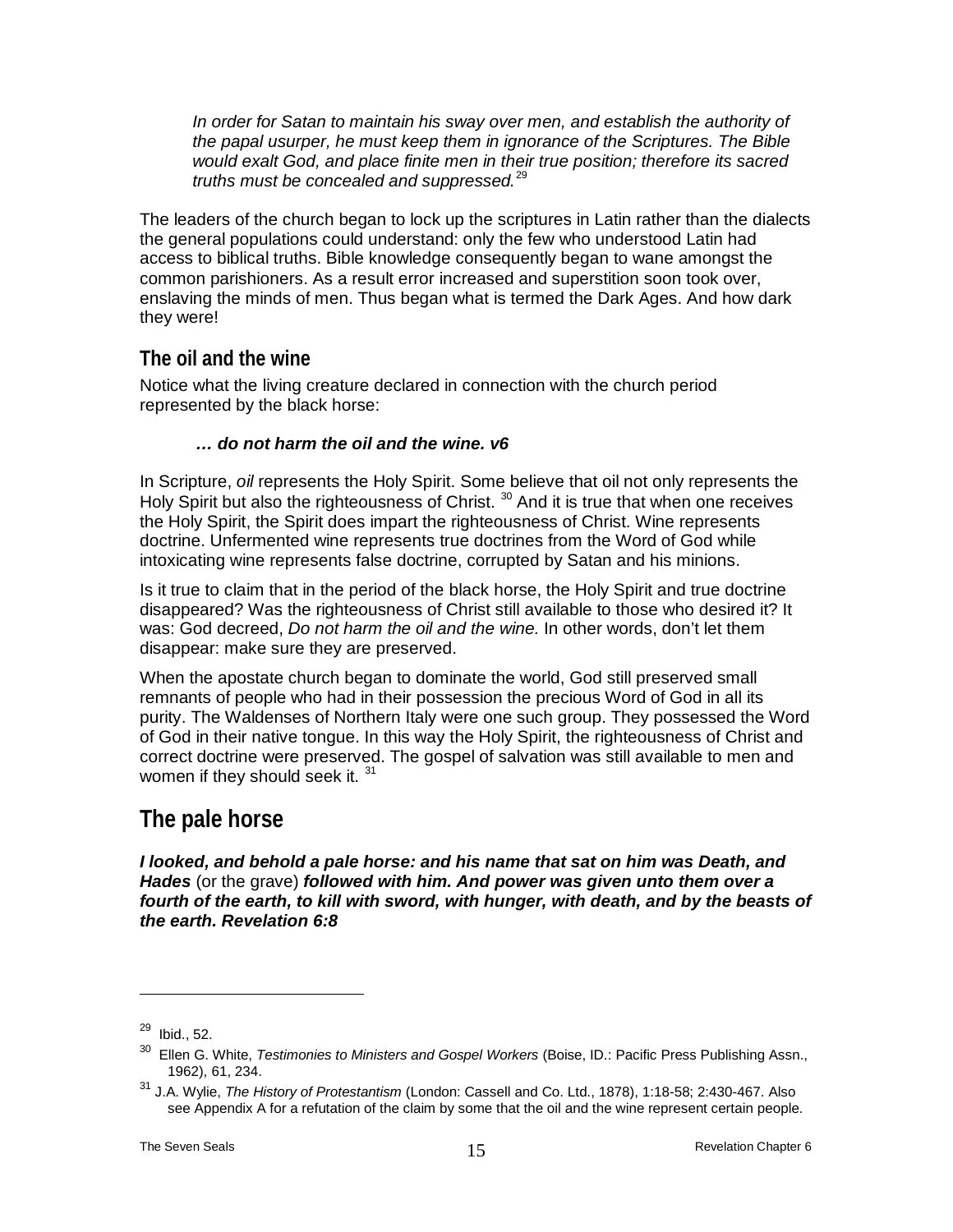What is the colour which is implied by the term *pale*? Does this progression to *pale* represent an improved circumstance over the domain of the *black* horse? Is this a return toward the whiteness of purity and of righteousness? Note the following scholarly interpretations of this term *pale*:

*Pale – green, pale, sallow.* [32](#page-15-1)

*The colour pale or livid is that deadly greenish hue which is the unmistakable token of the approach of death. [33](#page-15-2)*

*…a horse, sickly green in colour. [34](#page-15-3)*

*… a pale green horse…[35](#page-15-4)*

*The greenish colour which appears on a corpse when decomposition begins. The Greek medical writers used the term to denote a pale or bilious complexion. Two versions translate it as 'pallidus', whence our word 'pallid'.[36](#page-15-5)*

This is how the official, orthodox church of the period appeared in the sight of heaven during the fourth period of the Christian era. The colour of the horse depicts corruption and suggests decomposition. It implies God's revulsion against the state the official church of the time.

## <span id="page-15-0"></span>**Political supremacy of the church**

Death rode the horse during the era of the pale horse. The established church of Rome predominated and in that dark, apostate period, spiritual death reigned supreme. The church was revealed in all its corruption and repulsiveness.

In 538 AD, the commencement of this appalling period, church leaders assumed a new authority. They were accepted as rulers of state agencies whereas previously they were considered to be concerned only with spiritual matters  $37$ . The political power gained in 538 AD rapidly increased until the church oppressed all of Europe. As Dr. James Wylie accurately declared

*…the noonday of the papacy was the midnight of the world.[38](#page-15-7)*

<span id="page-15-1"></span> $32$  James Strong, "The New Complete Dictionary of Bible Words", in ed. Thomas Nelson Publishers, 1996), , Robert Young, *Analytical Concordance to the Bible* (Grand Rapids, Michigan: William B. Eerdmans Publishing Company, 1978), 729.

<span id="page-15-2"></span><sup>33</sup> Charles J. Ellicott, *Ellicott's Commentary on the Whole Bible* (Grand Rapids: Zondervan Publishing House, 1981), , Rev. Boyd Carpenter, "The Revelation of St. John", in *Ellicott's Bible Commentary*  Charles J. Ellicott, ed. (Grand Rapids, Zondervan Publishing House, 1971), 86.

<span id="page-15-3"></span><sup>34</sup> J.B. Phillips, *The New Testament in Modern English* (London: Geoffrey Bles Ltd., 1959), Revelation 6:8.

<span id="page-15-4"></span><sup>&</sup>lt;sup>35</sup> The New English Translation (NET)[, http://bible.org/netbible/index.htm](http://bible.org/netbible/index.htm) (accessed 9 October, 2010), Revelation 6:8.

<span id="page-15-5"></span><sup>36</sup> Gwynne Dalrymple, "The Church Turns Black", *Signs of the Times* 69, No. 37 (22 September, 1942), 8.

<span id="page-15-6"></span><sup>37</sup> B. Monod, *A Medieval History of Europe* (New York: H.Holt & Co, 1902), 120.

<span id="page-15-7"></span><sup>38</sup> J.A. Wylie, *The History of Protestantism* 1:16.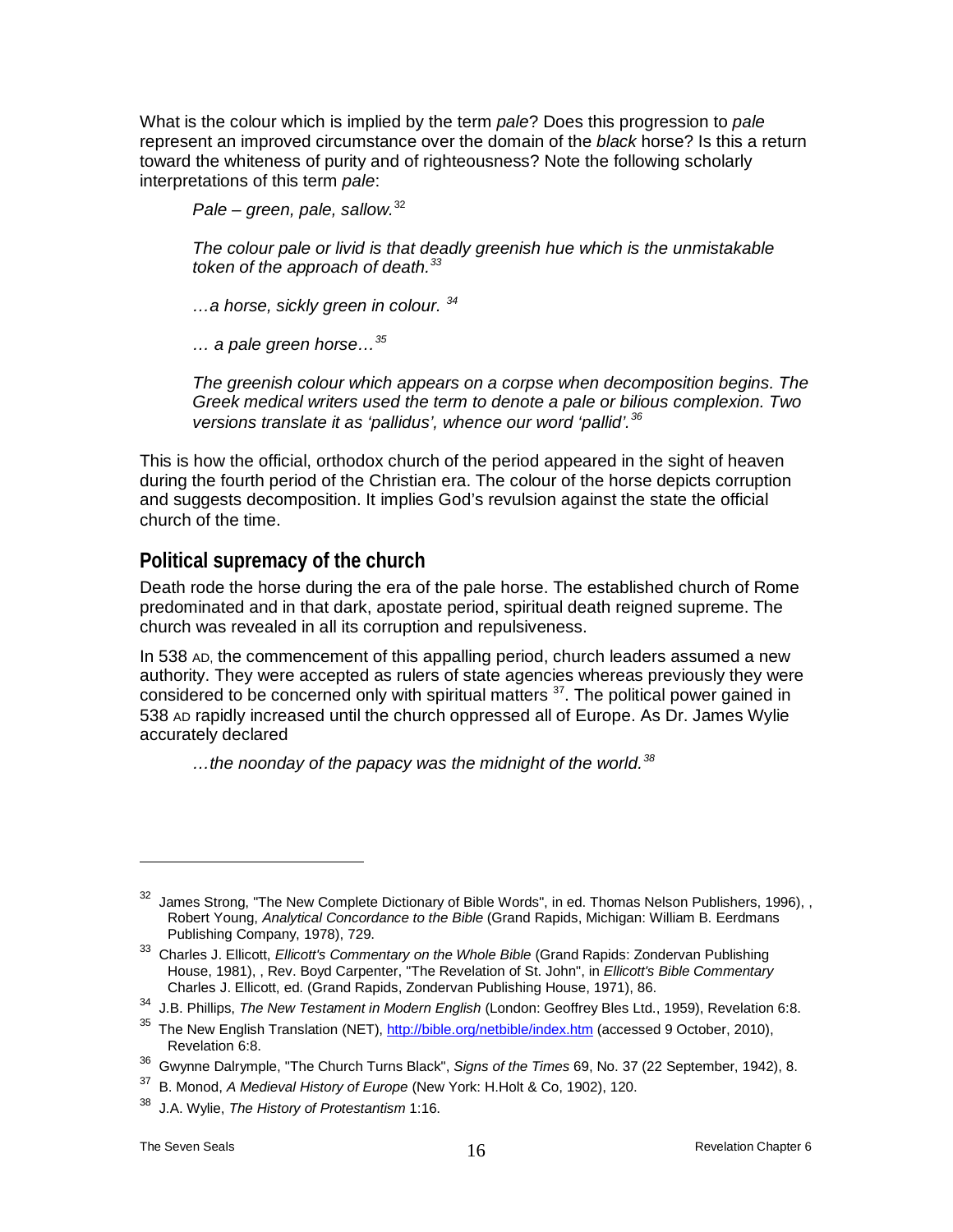There was *literal* death for dissenters from the church when millions of true believers were done to death.<sup>[39](#page-16-0)</sup> And there was spiritual death for the congregations of the great apostate church.

Today we need to be aware of the fact that the Dark Ages have been whitewashed. Catholic historians have been granted permission by their church to falsify history in order to hide the awful guilt of their church. The Dark Ages are now painted as an era of chivalry, peace and stability. [40](#page-16-1) [41](#page-16-2) However both Catholic and non-Catholic historians of earlier centuries have recorded the slaughter of millions for the crime of dissent against the "Mother" church. <sup>[42](#page-16-3)</sup>

It may interest the reader to note the testimony of the renowned  $19<sup>th</sup>$  century Anglican preacher, scholar and author, Dr. Gratton Guinness:

*It was in the early part of the year 1870, that I crossed the Pyrenees on my way from France to Spain… On reaching Madrid I went with Mr. William Green, the friend and biographer of Matamoros, to see the newly opened Quemadero. Some*  workmen employed in cutting a road across the summit of a low hill close to the *city had inadvertently dug into a broad bank of ashes, which had been buried for one or two centuries.* 

*Mingled with the ashes they had found a large quantity of charred human bones, together with fragments of rusted iron, and melted lead. The spot was speedily verified as the famous Quemadero, or place of burning, one of twelve places where so called "heretics" were annually burned in Spain, during the reign of the Inquisition.*

*I found the road had been cut through the centre of this bank of blackened bones and ashes. The strange stratum displayed seemed about six feet in depth, and covered quite a large area. There, then, exposed to the light of day were the ashes of Spanish martyrs. I stood in silence and looked at the ghastly monument. I had seen before, not a little Romanism on the continent, and in other countries, and had read of the multitude of martyrs who had suffered cruel deaths in past centuries at the hand of Spanish priests and inquisitors, on account of their faith in the pure gospel of the grace of God, and their opposition to Popish superstitions and idolatries. Now, for the first time, I found myself face to face with a terrible demonstration of the truth of these histories.*

*There, lying before me were the bones and ashes of Spanish confessors and martyrs who had suffered death at the stake. I could examine, and satisfy myself of their character. I could handle them, and did. Reverently I removed some burnt* 

<span id="page-16-0"></span><sup>39</sup> John Dowling, *History of Romanism* 541-542.

<span id="page-16-1"></span>W.E.H. Lecky, *History of Rise and Influence of the Spirit of Rationalism in Europe* (London: Longman Green & Co, 1866), 2:32.

<span id="page-16-2"></span><sup>41</sup> Thomas Aquinas, *Summa Theologica: a concise translation* (Grand Rapids MI: Christian Classics, 1991), 2a, 2ae,qu.xi art. III

Andrew Steinmetz, *History of the Jesuits* (London: Richard Bentley, 1848), 1:13.

Gilbert Burnet, *The HIstory of the Reformation of the Church of England* (London: W. Baynes & Son, 1825), 1:Preface XIII.

<span id="page-16-3"></span><sup>42</sup> Charles Herbermann et al, *The Catholic Encyclopedia* (The Catholic Encyclopedia Inc, 1922), 8:34.

<sup>41</sup>*A Collection of the Decretals of Gregory IX* (Charles Herbermann et al, *The Catholic Encyclopedia* 4:671).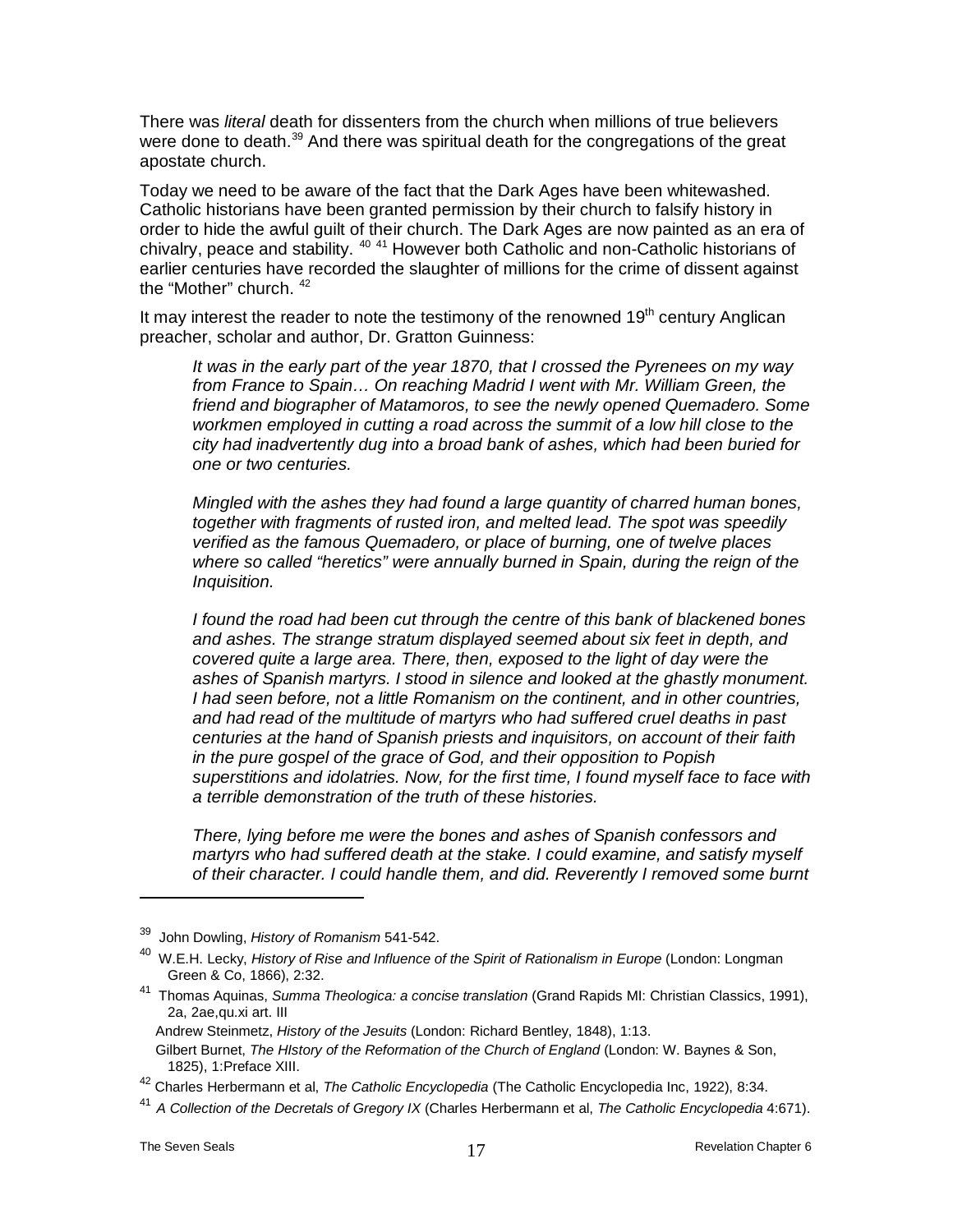bones from the general mass, and wrapped them, together with a quantity of *ashes, in a Spanish newspaper which I still possess, bearing the date of that day.[43](#page-17-1)*

#### The author of the book "The Great Controversy" stated

*Persecution opened upon the faithful with greater fury than ever before, and the world became a vast battlefield. For hundreds of years the church of Christ found refuge in seclusion and obscurity…The accession of the Roman Church to power marked the beginning of the Dark Ages. As her power increased, the darkness deepened…Those were days of peril for the church of Christ. The faithful standard-bearers were few indeed. Though the truth was not left without*  witnesses, yet at times it seemed that error and superstition would wholly prevail, *and true religion would be banished from the earth.[44](#page-17-2)*

In this period

*…was established the most terrible of all engines of the papacy – the Inquisition. The prince of darkness wrought with the leaders of the papal hierarchy… the mangled forms of millions of martyrs cried to God for vengeance upon that apostate power.[45](#page-17-3)*

## <span id="page-17-0"></span>**Four types of death**

Death indeed rode the pale horse and the grave truly followed with him. Four types of death are listed by which the apostate church dealt with dissenters.

*…with sword and with hunger and with death and by the beasts of the earth. v8*

Notice the recurring significance of *four* here: four horsemen, the fourth part of the earth and four methods of killing. Four denotes universality and it represents the apparent total supremacy of the false church during that period of history.

The four methods of killing were with the sword, hunger, death and the beasts of the earth. The *sword* implies warfare, and warfare often produces *hunger* due to destruction of crops. *Death* here may denote pestilence (refer to the Greek "thanatos").

While the prediction was literally fulfilled in the first three methods of killing, with regard to *the beasts of the earth* – there appears to be no evidence on record that God's people were so martyred at that time. However this does not necessarily mean that it did not occur. One commentary suggests that *when pestilence has taken its toll, human society is so weakened that it cannot protect itself against the inroads of wild beasts[.46](#page-17-4)*

The four methods of killing may also have a symbolic interpretation where the *sword* referred to the crusades. At that time significant crusades were inspired and led by the church against millions of dissenters. *Hunger* may denote spiritual hunger due to lack of

<span id="page-17-1"></span><sup>43</sup> Henry Grattan Guiness, *History Unveiling Prophecy* (New York: Fleming H. Revell Co 1905), 393-397.

<span id="page-17-2"></span><sup>44</sup> Ellen G. White, *The Great Controversy,* 54.

<span id="page-17-3"></span><sup>45</sup> Ibid., 59.

<span id="page-17-4"></span><sup>&</sup>lt;sup>46</sup> F.D.Nichol, The Seventh-day Adventist Bible Commentary, (Washington DC, Review and Herald Publishing Assn., 1957), 7:777.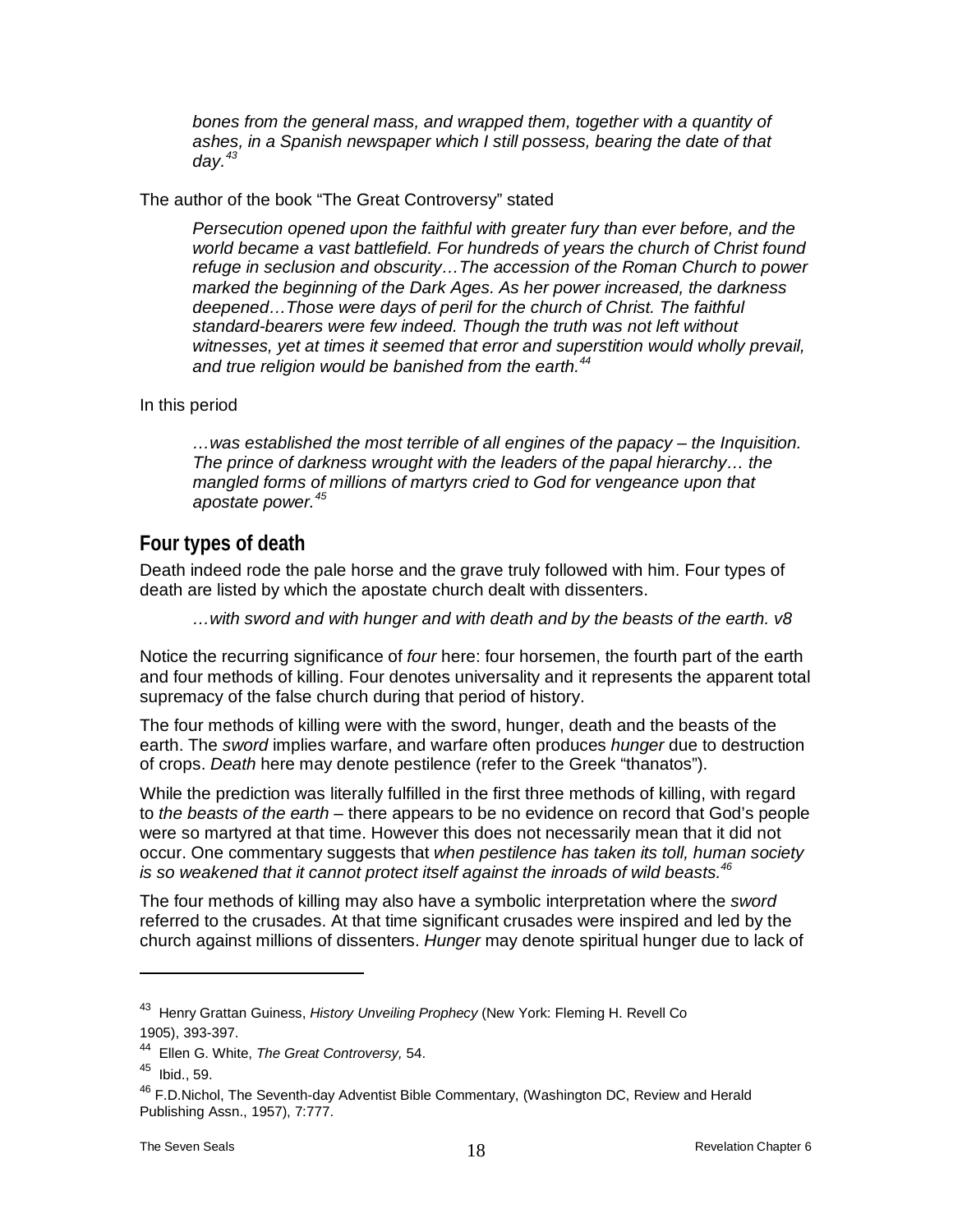the Word of God. *Pestilence* may represent false doctrine. Finally, the wild beasts may well refer to *wolves in sheep's clothing* - the priests and friars of the day.

## <span id="page-18-0"></span>**The fourth part of the earth**

*…power was given to them over a fourth of the earth…*

The church's influence at that time extended over approximately one quarter of the then known world.

Some commentators claim that the pale horse period applies to the last days. Unfortunately, however, Babylon's domination of the last days will not just be over a fourth part of the earth – it will be worldwide.

*..all the world marveled and followed the beast. Revelation 13:3*

*And all who dwell on the earth will worship him… Revelation 13:8*

These statements indicate that Babylon is to be a worldwide power. The pale horse era matches the Dark Ages of church supremacy when the noonday of the apostate church was indeed the midnight of the world.

# <span id="page-18-1"></span>**Why did God permit the false church to reign?**

In the light of these terrible facts of history, why was it that God permitted the reign of the Antichrist? How could Heaven permit such awful tribulation to fall upon God's people? This deserves consideration: there are two probable reasons.

The first possible reason was that this dispensation revealed to the whole intelligent universe the true character of Satan's kingdom. God permitted Satan to set up his kingdom on earth originally in order to allow the universe to determine whether Satan's claims about the injustice of God were valid. The reign of the Antichrist during the Dark Ages enabled the universe to behold the fearful outworking of Satan's principles through the cruel and bloody history of the false church.

*That gigantic system of false religion is a masterpiece of Satan's power, a monument of his efforts to seat himself upon the throne to rule the earth according to his will. [47](#page-18-3)*

The second reason is both sad and essential. The reason God permitted Rome to prevail over His people was in order to preserve the Christian faith, to preserve the purity of the gospel, and to preserve the sanctity of His church. History confirms the sad fact that affluence corrupts the church and begets apostasy. On the other hand adversity purifies the church and preserves the faith.

# <span id="page-18-2"></span>**Conclusion**

This concludes the first section of the seven seals prophecy. To summarise, the four horsemen of the first four seals represent four phases of spiritual warfare.

1. A righteous war by Christ and His people against the powers of evil.

<span id="page-18-3"></span><sup>47</sup> Ellen G. White, *The Great Controversy* 50.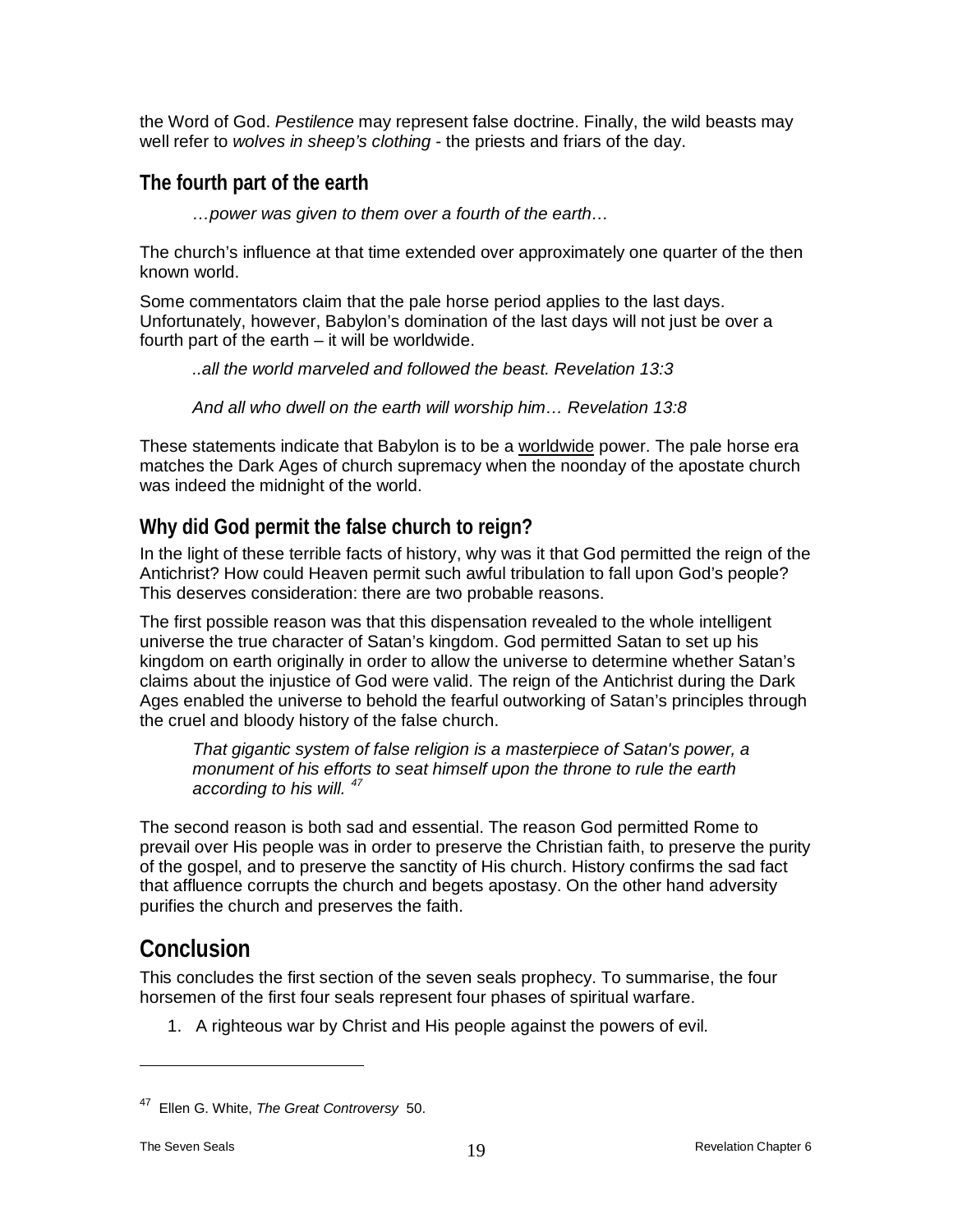- 2. A war against the doctrines and standards of God's church.
- 3. A war against the character and leadership of God's church.
- 4. A war against the people of God's church.

<span id="page-19-0"></span>The final three seals will be explained in the next topic: *Silence in heaven.*

# **Appendix A**

#### <span id="page-19-1"></span>**The oil and the wine**

The following statement from the Sprit of Prophecy is interpreted by some to mean that *the oil and the wine* represent certain people in the church.

*He who would reform others must first reform himself. He must obtain the spirit of his Master and be willing, like Him, to suffer reproach and to practice self-denial. In comparison with the worth of one soul, the whole world sinks into insignificance. A desire to exercise authority, to lord it over God's heritage will, if indulged, result in the loss of souls. Those who really love Jesus will seek to conform their own lives to the Pattern and will labor in His spirit for the salvation of others.* 

*In order to secure man to Himself and ensure his eternal salvation, Christ left the royal courts of heaven and came to this earth, endured the agonies of sin and shame in man's stead, and died to make him free. In view of the infinite price paid for man's redemption, how dare any professing the name of Christ treat with indifference one of His little ones?* 

*How carefully should brethren and sisters in the church guard every word and action lest they hurt the oil and the wine! How patiently, kindly, and affectionately should they deal with the purchase of the blood of Christ! How faithfully and earnestly should they labor to lift up the desponding and the discouraged! How tenderly should they treat those who are trying to obey the truth and have no encouragement at home, who have constantly to breathe the atmosphere of unbelief and darkness! [48](#page-19-2)*

At first glance it appears that *the oil and the wine* is applied to *His little ones*, *the despondent and discouraged*, those trying to obey the truth and who have no encouragement at home.

This interpretation of the Spirit of Prophecy statement appears to conflict with normal Bible interpretation. If the above is how the Spirit of Prophecy uses the phrase, perhaps it is taking it out of context and employing the phrase in a homiletic manner.

On the other hand, could it be that the Spirit of Prophecy is warning us to take care of those who are immature, or in discouraging circumstances, lest by our lack of sympathy and understanding they be led to look upon the truth of God – the righteousness of Christ and true doctrine - *the oil and wine* - in an unfavorable light and give up their faith? This would certainly be *hurting the oil and the wine*. This view harmonises with normal Biblical interpretation.

<span id="page-19-2"></span><sup>48</sup> Ellen G. White, *Testimonies to the Church* (Mountain View, CA: Pacific Press Publishing Assn., 1948), 5:614-615.